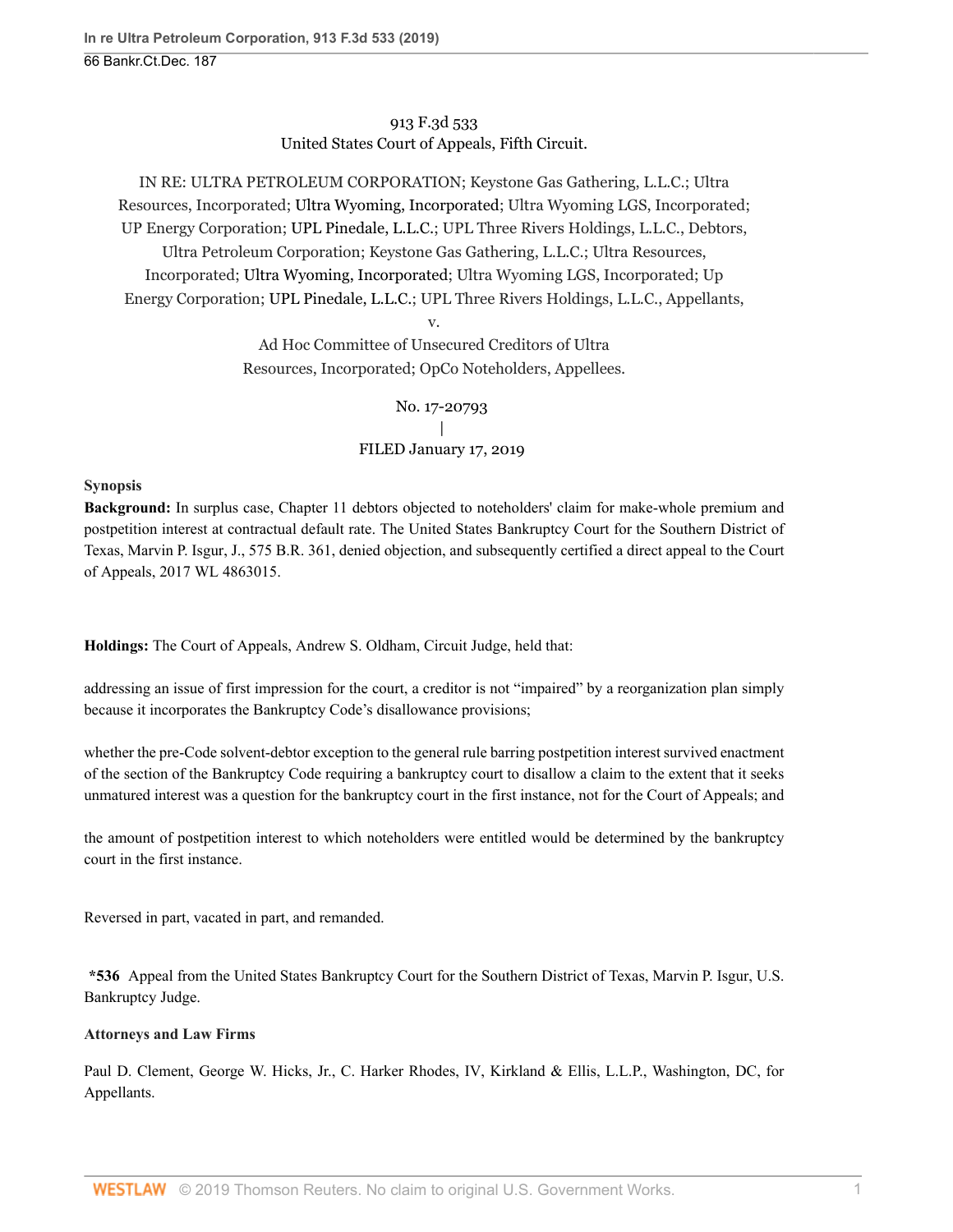[Andrew M. Leblanc,](http://www.westlaw.com/Link/Document/FullText?findType=h&pubNum=176284&cite=0358979601&originatingDoc=Ie0aabab01a7211e9a1b0e6625e646f8f&refType=RQ&originationContext=document&vr=3.0&rs=cblt1.0&transitionType=DocumentItem&contextData=(sc.UserEnteredCitation)) Esq., Milbank, Tweed, Hadley & McCloy, L.L.P., Washington, DC, [Lauren Doyle,](http://www.westlaw.com/Link/Document/FullText?findType=h&pubNum=176284&cite=0469377901&originatingDoc=Ie0aabab01a7211e9a1b0e6625e646f8f&refType=RQ&originationContext=document&vr=3.0&rs=cblt1.0&transitionType=DocumentItem&contextData=(sc.UserEnteredCitation)) [Dennis F.](http://www.westlaw.com/Link/Document/FullText?findType=h&pubNum=176284&cite=0326541001&originatingDoc=Ie0aabab01a7211e9a1b0e6625e646f8f&refType=RQ&originationContext=document&vr=3.0&rs=cblt1.0&transitionType=DocumentItem&contextData=(sc.UserEnteredCitation)) [Dunne,](http://www.westlaw.com/Link/Document/FullText?findType=h&pubNum=176284&cite=0326541001&originatingDoc=Ie0aabab01a7211e9a1b0e6625e646f8f&refType=RQ&originationContext=document&vr=3.0&rs=cblt1.0&transitionType=DocumentItem&contextData=(sc.UserEnteredCitation)) [Evan R. Fleck](http://www.westlaw.com/Link/Document/FullText?findType=h&pubNum=176284&cite=0328509901&originatingDoc=Ie0aabab01a7211e9a1b0e6625e646f8f&refType=RQ&originationContext=document&vr=3.0&rs=cblt1.0&transitionType=DocumentItem&contextData=(sc.UserEnteredCitation)), Milbank, Tweed, Hadley & McCloy, L.L.P., New York, NY, [William Richard Greendyke,](http://www.westlaw.com/Link/Document/FullText?findType=h&pubNum=176284&cite=0354361101&originatingDoc=Ie0aabab01a7211e9a1b0e6625e646f8f&refType=RQ&originationContext=document&vr=3.0&rs=cblt1.0&transitionType=DocumentItem&contextData=(sc.UserEnteredCitation)) Norton Rose Fulbright US, L.L.P., Houston, TX, for Appellee AD HOC COMMITTEE OF UNSECURED CREDITORS OF ULTRA RESOURCES, INCORPORATED.

[David Bruce Salmons,](http://www.westlaw.com/Link/Document/FullText?findType=h&pubNum=176284&cite=0273507101&originatingDoc=Ie0aabab01a7211e9a1b0e6625e646f8f&refType=RQ&originationContext=document&vr=3.0&rs=cblt1.0&transitionType=DocumentItem&contextData=(sc.UserEnteredCitation)) Esq., Morgan, Lewis & Bockius, L.L.P., Washington, DC, [Peter Sabin Willett](http://www.westlaw.com/Link/Document/FullText?findType=h&pubNum=176284&cite=0189633801&originatingDoc=Ie0aabab01a7211e9a1b0e6625e646f8f&refType=RQ&originationContext=document&vr=3.0&rs=cblt1.0&transitionType=DocumentItem&contextData=(sc.UserEnteredCitation)), Esq., [Amelia C. Joiner,](http://www.westlaw.com/Link/Document/FullText?findType=h&pubNum=176284&cite=0438445501&originatingDoc=Ie0aabab01a7211e9a1b0e6625e646f8f&refType=RQ&originationContext=document&vr=3.0&rs=cblt1.0&transitionType=DocumentItem&contextData=(sc.UserEnteredCitation)) Morgan, Lewis & Bockius, L.L.P., Boston, MA, [Renee M. Dailey](http://www.westlaw.com/Link/Document/FullText?findType=h&pubNum=176284&cite=0320958901&originatingDoc=Ie0aabab01a7211e9a1b0e6625e646f8f&refType=RQ&originationContext=document&vr=3.0&rs=cblt1.0&transitionType=DocumentItem&contextData=(sc.UserEnteredCitation)), Morgan, Lewis & Bockius, L.L.P., Hartford, CT, [Andrew J. Gallo](http://www.westlaw.com/Link/Document/FullText?findType=h&pubNum=176284&cite=0320949901&originatingDoc=Ie0aabab01a7211e9a1b0e6625e646f8f&refType=RQ&originationContext=document&vr=3.0&rs=cblt1.0&transitionType=DocumentItem&contextData=(sc.UserEnteredCitation)), Morgan, Lewis & Bockius, L.L.P., New York, NY, for Appellee OPCO NOTEHOLDERS.

[David Andrew Baay](http://www.westlaw.com/Link/Document/FullText?findType=h&pubNum=176284&cite=0260517601&originatingDoc=Ie0aabab01a7211e9a1b0e6625e646f8f&refType=RQ&originationContext=document&vr=3.0&rs=cblt1.0&transitionType=DocumentItem&contextData=(sc.UserEnteredCitation)), [Garrett Gibson](http://www.westlaw.com/Link/Document/FullText?findType=h&pubNum=176284&cite=0501913199&originatingDoc=Ie0aabab01a7211e9a1b0e6625e646f8f&refType=RQ&originationContext=document&vr=3.0&rs=cblt1.0&transitionType=DocumentItem&contextData=(sc.UserEnteredCitation)), [Mark David Sherrill,](http://www.westlaw.com/Link/Document/FullText?findType=h&pubNum=176284&cite=0329639801&originatingDoc=Ie0aabab01a7211e9a1b0e6625e646f8f&refType=RQ&originationContext=document&vr=3.0&rs=cblt1.0&transitionType=DocumentItem&contextData=(sc.UserEnteredCitation)) Bankruptcy Counsel, Eversheds Sutherland (US), L.L.P., Houston, TX, [Edward P. Christian](http://www.westlaw.com/Link/Document/FullText?findType=h&pubNum=176284&cite=0200297001&originatingDoc=Ie0aabab01a7211e9a1b0e6625e646f8f&refType=RQ&originationContext=document&vr=3.0&rs=cblt1.0&transitionType=DocumentItem&contextData=(sc.UserEnteredCitation)), Eversheds Sutherland (US), L.L.P., Atlanta, GA, for Intervenors.

Before [DAVIS,](http://www.westlaw.com/Link/Document/FullText?findType=h&pubNum=176284&cite=0144313201&originatingDoc=Ie0aabab01a7211e9a1b0e6625e646f8f&refType=RQ&originationContext=document&vr=3.0&rs=cblt1.0&transitionType=DocumentItem&contextData=(sc.UserEnteredCitation)) [ENGELHARDT](http://www.westlaw.com/Link/Document/FullText?findType=h&pubNum=176284&cite=0321508101&originatingDoc=Ie0aabab01a7211e9a1b0e6625e646f8f&refType=RQ&originationContext=document&vr=3.0&rs=cblt1.0&transitionType=DocumentItem&contextData=(sc.UserEnteredCitation)), and [OLDHAM,](http://www.westlaw.com/Link/Document/FullText?findType=h&pubNum=176284&cite=0511095801&originatingDoc=Ie0aabab01a7211e9a1b0e6625e646f8f&refType=RQ&originationContext=document&vr=3.0&rs=cblt1.0&transitionType=DocumentItem&contextData=(sc.UserEnteredCitation)) Circuit Judges.

## **Opinion**

[ANDREW S. OLDHAM,](http://www.westlaw.com/Link/Document/FullText?findType=h&pubNum=176284&cite=0511095801&originatingDoc=Ie0aabab01a7211e9a1b0e6625e646f8f&refType=RQ&originationContext=document&vr=3.0&rs=cblt1.0&transitionType=DocumentItem&contextData=(sc.UserEnteredCitation)) Circuit Judge:

**\*537** These bankruptcy proceedings arise from exceedingly anomalous facts. The debtors entered bankruptcy insolvent and now are solvent. That alone makes them rare. But second, the debtors accomplished their unlikely feat by virtue of a lottery-like rise in commodity prices. The combination of these anomalies makes these debtors as rare as the proverbial rich man who manages to enter the Kingdom of Heaven.

The key legal question before us is whether the rich man's creditors are "impaired" by a plan that paid them everything allowed by the Bankruptcy Code. The bankruptcy court said yes. In that court's view, a plan impairs a creditor if it refuses to pay an amount the Bankruptcy Code independently disallows. In reaching that conclusion, the bankruptcy court split from the only court of appeals to address the question, every reported bankruptcy court decision on the question, and the leading treatise discussing the question. We reverse and follow the monolithic mountain of authority holding the Code—not the reorganization plan—defines and limits the claim in these circumstances.

Because the bankruptcy court saw things differently, it ordered the debtors to pay certain creditors a contractual Make-Whole Amount and postpetition interest at a contractual default rate. We vacate and remand those determinations for reconsideration.

I.

Ultra Petroleum Corporation ("Petroleum") is an oil and gas exploration and production company. To be more precise, it's a holding company. Petroleum's subsidiaries—UP Energy Corporation ("Energy") and Ultra Resources, Inc. ("Resources")—do the exploring and producing. Resources took on debt to finance its operations. Between 2008 and 2010, Resources issued unsecured notes worth \$1.46 billion to various noteholders. And in 2011, it borrowed another \$999 million under a Revolving Credit Facility. Petroleum and Energy guaranteed both debt obligations.

In 2014, crude oil cost well over \$100 per barrel. But then Petroleum's fate took a sharp turn for the worse. Only a year and a half later, a barrel cost less than \$30. The world was flooded with oil; Petroleum and its subsidiaries were flooded with **\*538** debt. On April 29, 2016, the companies voluntarily petitioned for reorganization under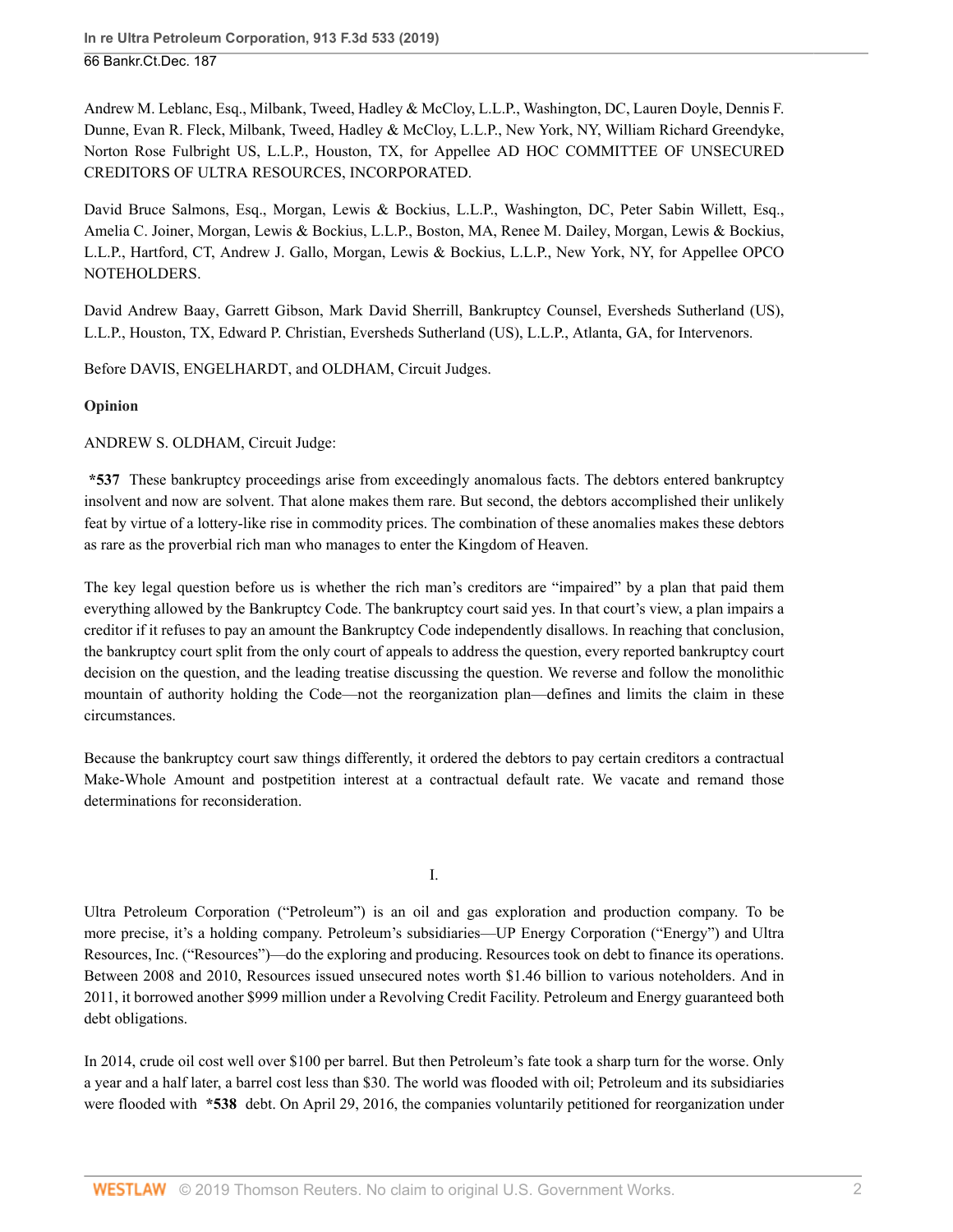Chapter 11. *See* [11 U.S.C. § 301\(a\).](http://www.westlaw.com/Link/Document/FullText?findType=L&pubNum=1000546&cite=11USCAS301&originatingDoc=Ie0aabab01a7211e9a1b0e6625e646f8f&refType=RB&originationContext=document&vr=3.0&rs=cblt1.0&transitionType=DocumentItem&contextData=(sc.UserEnteredCitation)#co_pp_8b3b0000958a4) No one argues the companies filed those petitions in bad faith. *See id.* § 1112(b).

During bankruptcy proceedings, however, oil prices rose. Crude oil approached \$80 per barrel, and the Petroleum companies became solvent again. So, the debtors proposed a rare creature in bankruptcy—a reorganization plan that (they said) would compensate the creditors in full. As to creditors with claims under the Note Agreement and Revolving Credit Facility (together, the "Class 4 Creditors"), the debtors would pay three sums: the outstanding principal on those obligations, pre-petition interest at a rate of 0.1%, and post-petition interest at the federal judgment rate. *In re Ultra Petroleum Corp.*, No. 4:16-bk-32202, ECF No. 1308-1 at 25–26 (Bankr. S.D. Tex. 2017). Accordingly, the debtors elected to treat the Class 4 Creditors as "unimpaired." Therefore, they could not object to the plan. [11 U.S.C. § 1126\(f\).](http://www.westlaw.com/Link/Document/FullText?findType=L&pubNum=1000546&cite=11USCAS1126&originatingDoc=Ie0aabab01a7211e9a1b0e6625e646f8f&refType=RB&originationContext=document&vr=3.0&rs=cblt1.0&transitionType=DocumentItem&contextData=(sc.UserEnteredCitation)#co_pp_ae0d0000c5150)

The Class 4 Creditors objected just the same. They insisted their claims *were* impaired because the plan did not require the debtors to pay a contractual Make-Whole Amount and additional post-petition interest at contractual default rates.

Under the Note Agreement, prepayment of the notes triggers the Make-Whole Amount. That amount is designed "to provide compensation for the deprivation of" a noteholder's "right to maintain its investment in the Notes free from repayment." A formula defines the Make-Whole Amount as the amount by which "the Discounted Value of the Remaining Scheduled Payments with respect to the Called Principal" exceeds the notes' "Called Principal." Remaining scheduled payments include "all payments of [the] Called Principal and interest ... that would be due" after prepayment (if the notes had never been prepaid). And the discounted value of those payments is keyed to a "Reinvestment Yield" of 0.5% over the total anticipated return on comparable U.S. Treasury obligations.

Under the Note Agreement, petitioning for bankruptcy automatically renders the outstanding principal, any accrued interest, and the Make-Whole Amount "immediately due and payable." Failure to pay immediately triggers interest at a default rate of either 2% above the normal rate set for the note at issue or 2% above J.P. Morgan's publicly announced prime rate, whichever is greater.

The Revolving Credit Facility does not contain a make-whole provision. But it does contain a similar acceleration clause that made the outstanding principal and any accrued interest "automatically ... due and payable" as soon as Resources petitioned for bankruptcy. And it likewise provides for interest at a contractual default rate—2% above "the rate otherwise applicable to [the] Loan"—if Resources delayed paying the accelerated amount.

<span id="page-2-0"></span>Under these two agreements, the creditors argued the debtors owed them an additional \$387 million—\$201 million as the Make-Whole Amount and \$[1](#page-13-0)86 million  $1$  in post-petition interest. Both sides chose to kick the can down the road. Rather than force resolution of the impairment issue at the plan-confirmation stage, the parties stipulated the bankruptcy court could resolve the dispute by deeming the creditors **\*539** unimpaired and confirming the proposed plan. Meanwhile, the debtors would set aside \$400 million to compensate the Class 4 Creditors if necessary "to render [the creditors] Unimpaired." The bankruptcy court agreed and confirmed the plan.

After confirmation, the parties (and the bankruptcy court) turned back to the question of impairment. The debtors acknowledged the plan did not pay the Make-Whole Amount or provide post-petition interest at the contractual default rates. But they insisted the Class 4 Creditors were not "impaired" because federal (and state) law barred them from recovering the Make-Whole Amount and entitled them to receive post-petition interest only at the federal judgment rate.

The Bankruptcy Code provides that a class of claims is not impaired if "the [reorganization] plan ... leaves unaltered the legal, equitable, and contractual rights to which such claim ... entitles the holder." [11 U.S.C. § 1124\(1\)](http://www.westlaw.com/Link/Document/FullText?findType=L&pubNum=1000546&cite=11USCAS1124&originatingDoc=Ie0aabab01a7211e9a1b0e6625e646f8f&refType=RB&originationContext=document&vr=3.0&rs=cblt1.0&transitionType=DocumentItem&contextData=(sc.UserEnteredCitation)#co_pp_f1c50000821b0).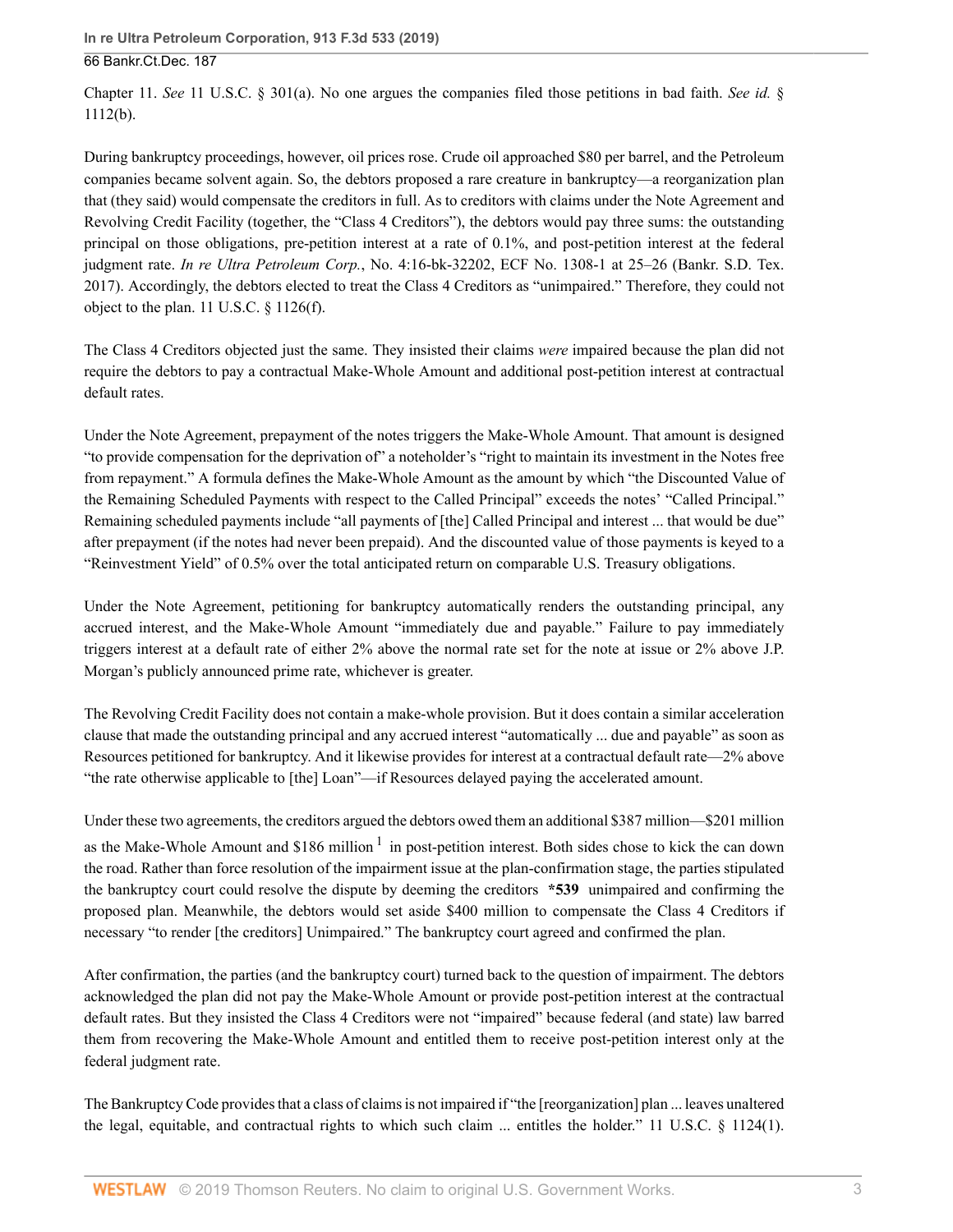Elsewhere the Code states that a court should disallow a claim "to the extent that [it seeks] unmatured interest." *Id.* § 502(b)(2). The debtors argued the Make-Whole Amount qualified as unmatured interest. But even if it didn't, they said, it was an unenforceable liquidated damages provision under New York law. In either case, something *other than* the reorganization plan itself—the Bankruptcy Code or New York contract law—prevented the Class 4 Creditors from recovering the disputed amounts.

The debtors' argument as to post-petition interest was much the same: The Bankruptcy Code entitles creditors, at most, to post-petition interest at the "legal rate," not the rates set by contract. 11 U.S.C.  $\S$  726(a)(5). And the legal rate, they said, is the federal judgment rate under [28 U.S.C. § 1961.](http://www.westlaw.com/Link/Document/FullText?findType=L&pubNum=1000546&cite=28USCAS1961&originatingDoc=Ie0aabab01a7211e9a1b0e6625e646f8f&refType=LQ&originationContext=document&vr=3.0&rs=cblt1.0&transitionType=DocumentItem&contextData=(sc.UserEnteredCitation)) Once again, the Code—not the plan limited the Class 4 Creditors' claims.

The bankruptcy court rejected the premise that it must bake in the Code's provisions before asking whether a claim is impaired. Instead it concluded unimpairment "requires that [creditors] receive all that they are entitled to under state law." *In re Ultra Petroleum Corp.*[, 575 B.R. 361, 372 \(Bankr. S.D. Tex. 2017\).](http://www.westlaw.com/Link/Document/FullText?findType=Y&serNum=2042675072&pubNum=0000164&originatingDoc=Ie0aabab01a7211e9a1b0e6625e646f8f&refType=RP&fi=co_pp_sp_164_372&originationContext=document&vr=3.0&rs=cblt1.0&transitionType=DocumentItem&contextData=(sc.UserEnteredCitation)#co_pp_sp_164_372) In other words, if a plan does not provide the creditor with all it would receive under state law, the creditor is impaired even if the Code disallows something state law would otherwise provide outside of bankruptcy. So, the bankruptcy court asked only whether New York law permits the Class 4 Creditors to recover the Make-Whole Amount (concluding it does), and whether the Code limits the contractual post-petition interest rates (concluding it does not). *Id.* [at 368–](http://www.westlaw.com/Link/Document/FullText?findType=Y&serNum=2042675072&pubNum=0000164&originatingDoc=Ie0aabab01a7211e9a1b0e6625e646f8f&refType=RP&fi=co_pp_sp_164_368&originationContext=document&vr=3.0&rs=cblt1.0&transitionType=DocumentItem&contextData=(sc.UserEnteredCitation)#co_pp_sp_164_368) [75](http://www.westlaw.com/Link/Document/FullText?findType=Y&serNum=2042675072&pubNum=0000164&originatingDoc=Ie0aabab01a7211e9a1b0e6625e646f8f&refType=RP&fi=co_pp_sp_164_368&originationContext=document&vr=3.0&rs=cblt1.0&transitionType=DocumentItem&contextData=(sc.UserEnteredCitation)#co_pp_sp_164_368). It never decided whether the Code disallows the Make-Whole Amount as "unmatured interest" under § 502(b) (2) or what [§ 726\(a\)\(5\)](http://www.westlaw.com/Link/Document/FullText?findType=L&pubNum=1000546&cite=11USCAS726&originatingDoc=Ie0aabab01a7211e9a1b0e6625e646f8f&refType=RB&originationContext=document&vr=3.0&rs=cblt1.0&transitionType=DocumentItem&contextData=(sc.UserEnteredCitation)#co_pp_488b0000d05e2)'s "legal rate" of interest means. It ordered the debtors to pay the Make-Whole Amount and post-petition interest at the contractual rates to make the Class 4 Creditors truly unimpaired.

The debtors sought a direct appeal to this Court (rather than the district court) because the case raises important and unsettled questions of law. *See* [28 U.S.C. § 158\(d\)\(2\)\(A\).](http://www.westlaw.com/Link/Document/FullText?findType=L&pubNum=1000546&cite=28USCAS158&originatingDoc=Ie0aabab01a7211e9a1b0e6625e646f8f&refType=RB&originationContext=document&vr=3.0&rs=cblt1.0&transitionType=DocumentItem&contextData=(sc.UserEnteredCitation)#co_pp_ffce0000bc442) The bankruptcy court agreed, and so did we. *[In re](http://www.westlaw.com/Link/Document/FullText?findType=Y&serNum=2042976183&pubNum=0000999&originatingDoc=Ie0aabab01a7211e9a1b0e6625e646f8f&refType=RP&originationContext=document&vr=3.0&rs=cblt1.0&transitionType=DocumentItem&contextData=(sc.UserEnteredCitation)) Ultra Petroleum Corp.*[, No. 16-32202, 2017 WL 4863015, at \\*1 \(Bankr. S.D. Tex. Oct. 26, 2017\).](http://www.westlaw.com/Link/Document/FullText?findType=Y&serNum=2042976183&pubNum=0000999&originatingDoc=Ie0aabab01a7211e9a1b0e6625e646f8f&refType=RP&originationContext=document&vr=3.0&rs=cblt1.0&transitionType=DocumentItem&contextData=(sc.UserEnteredCitation)) On appeal, we review those legal questions anew. *In re Positive Health Mgmt.*[, 769 F.3d 899, 903 \(5th Cir. 2014\)](http://www.westlaw.com/Link/Document/FullText?findType=Y&serNum=2034632314&pubNum=0000506&originatingDoc=Ie0aabab01a7211e9a1b0e6625e646f8f&refType=RP&fi=co_pp_sp_506_903&originationContext=document&vr=3.0&rs=cblt1.0&transitionType=DocumentItem&contextData=(sc.UserEnteredCitation)#co_pp_sp_506_903).

#### II.

We consider first whether a creditor is "impaired" by a reorganization plan simply because it incorporates the Code's disallowance provisions. We think not.

## **\*540** A.

Chapter 11 lays out a framework for proposing and confirming a reorganization plan. Confirmation of the plan "discharges the debtor from any debt that arose before the date of such confirmation." [11 U.S.C. § 1141\(d\)\(1\).](http://www.westlaw.com/Link/Document/FullText?findType=L&pubNum=1000546&cite=11USCAS1141&originatingDoc=Ie0aabab01a7211e9a1b0e6625e646f8f&refType=RB&originationContext=document&vr=3.0&rs=cblt1.0&transitionType=DocumentItem&contextData=(sc.UserEnteredCitation)#co_pp_e07e0000a9f57) Because discharge affects a creditor's rights, the Code generally requires a debtor to vie for the creditor's vote first. *Id.* § 1129(a)(8). And when it does, the creditor may vote to accept or reject the plan. *Id.* § 1126(a). But the creditor's right to vote disappears when the plan doesn't actually affect his rights. If the creditor is "not impaired under [the] plan," he is "conclusively presumed to have accepted" it. *Id.* § 1126(f). The question, then, is whether the Class 4 Creditors were "impaired" by the plan.

Let's start with the statutory text. [Section 1124\(1\)](http://www.westlaw.com/Link/Document/FullText?findType=L&pubNum=1000546&cite=11USCAS1124&originatingDoc=Ie0aabab01a7211e9a1b0e6625e646f8f&refType=RB&originationContext=document&vr=3.0&rs=cblt1.0&transitionType=DocumentItem&contextData=(sc.UserEnteredCitation)#co_pp_f1c50000821b0) says "a class of claims or interests" is not impaired if "the plan ... leaves unaltered the [claimant's] legal, equitable, and contractual rights." The Class 4 Creditors spill ample ink arguing their rights have been altered. But that's both undisputed and insufficient. The plain text of  $\S$  1124(1) requires that "the plan" do the altering. We therefore hold a creditor is impaired under [§ 1124\(1\)](http://www.westlaw.com/Link/Document/FullText?findType=L&pubNum=1000546&cite=11USCAS1124&originatingDoc=Ie0aabab01a7211e9a1b0e6625e646f8f&refType=RB&originationContext=document&vr=3.0&rs=cblt1.0&transitionType=DocumentItem&contextData=(sc.UserEnteredCitation)#co_pp_f1c50000821b0) only if "*the plan*" itself alters a claimant's "legal, equitable, [or] contractual rights."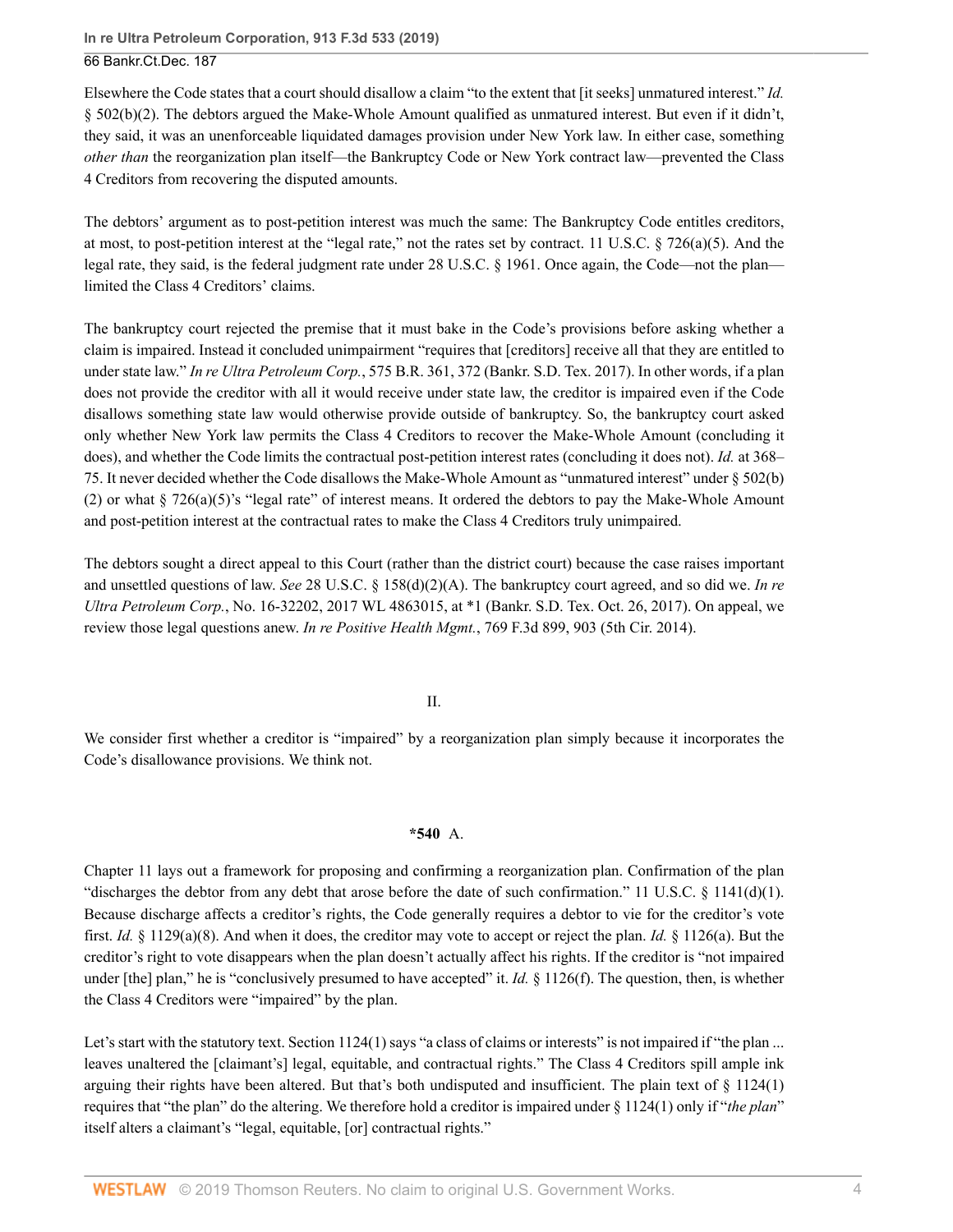The only court of appeals to address the question took the same approach. In *In re PPI Enterprises (U.S.), Inc.*, a landlord (creditor) argued the reorganization plan of his former tenant (debtor) impaired his claim because it did not pay him the full \$4.7 million of rent he was owed over the life of the lease. [324 F.3d 197, 201–02 \(3d Cir.](http://www.westlaw.com/Link/Document/FullText?findType=Y&serNum=2003243978&pubNum=0000506&originatingDoc=Ie0aabab01a7211e9a1b0e6625e646f8f&refType=RP&fi=co_pp_sp_506_201&originationContext=document&vr=3.0&rs=cblt1.0&transitionType=DocumentItem&contextData=(sc.UserEnteredCitation)#co_pp_sp_506_201) [2003\)](http://www.westlaw.com/Link/Document/FullText?findType=Y&serNum=2003243978&pubNum=0000506&originatingDoc=Ie0aabab01a7211e9a1b0e6625e646f8f&refType=RP&fi=co_pp_sp_506_201&originationContext=document&vr=3.0&rs=cblt1.0&transitionType=DocumentItem&contextData=(sc.UserEnteredCitation)#co_pp_sp_506_201). The Third Circuit disagreed. Because the Bankruptcy Code caps lease-termination damages under § 502(b) (6), the plan merely reflected the *Code's* disallowance. *Id.* [at 204.](http://www.westlaw.com/Link/Document/FullText?findType=Y&serNum=2003243978&pubNum=0000506&originatingDoc=Ie0aabab01a7211e9a1b0e6625e646f8f&refType=RP&fi=co_pp_sp_506_204&originationContext=document&vr=3.0&rs=cblt1.0&transitionType=DocumentItem&contextData=(sc.UserEnteredCitation)#co_pp_sp_506_204) At the end of the day, "a creditor's claim outside of bankruptcy is not the relevant barometer for impairment; we must examine whether the plan itself is a source of limitation on a creditor's legal, equitable, or contractual rights." *Ibid.* It simply did not matter the landlord "might have received considerably more if he had recovered on his leasehold claims before [the debtor] filed for bankruptcy." *Id.* [at 205.](http://www.westlaw.com/Link/Document/FullText?findType=Y&serNum=2003243978&pubNum=0000506&originatingDoc=Ie0aabab01a7211e9a1b0e6625e646f8f&refType=RP&fi=co_pp_sp_506_205&originationContext=document&vr=3.0&rs=cblt1.0&transitionType=DocumentItem&contextData=(sc.UserEnteredCitation)#co_pp_sp_506_205) The debtor's plan gave the landlord everything the law entitled him to once bankruptcy began, so he was unimpaired.

Decisions from bankruptcy courts across the country all run in the same direction. *See, e.g.*, *[In re Tree of Life](http://www.westlaw.com/Link/Document/FullText?findType=Y&serNum=2035268985&pubNum=0000164&originatingDoc=Ie0aabab01a7211e9a1b0e6625e646f8f&refType=RP&fi=co_pp_sp_164_861&originationContext=document&vr=3.0&rs=cblt1.0&transitionType=DocumentItem&contextData=(sc.UserEnteredCitation)#co_pp_sp_164_861) Church*[, 522 B.R. 849, 861–62 \(Bankr. D.S.C. 2015\);](http://www.westlaw.com/Link/Document/FullText?findType=Y&serNum=2035268985&pubNum=0000164&originatingDoc=Ie0aabab01a7211e9a1b0e6625e646f8f&refType=RP&fi=co_pp_sp_164_861&originationContext=document&vr=3.0&rs=cblt1.0&transitionType=DocumentItem&contextData=(sc.UserEnteredCitation)#co_pp_sp_164_861) *[In re RAMZ Real Estate Co.](http://www.westlaw.com/Link/Document/FullText?findType=Y&serNum=2033357035&pubNum=0000164&originatingDoc=Ie0aabab01a7211e9a1b0e6625e646f8f&refType=RP&fi=co_pp_sp_164_717&originationContext=document&vr=3.0&rs=cblt1.0&transitionType=DocumentItem&contextData=(sc.UserEnteredCitation)#co_pp_sp_164_717)*, 510 B.R. 712, 717 (Bankr. [S.D.N.Y. 2014\);](http://www.westlaw.com/Link/Document/FullText?findType=Y&serNum=2033357035&pubNum=0000164&originatingDoc=Ie0aabab01a7211e9a1b0e6625e646f8f&refType=RP&fi=co_pp_sp_164_717&originationContext=document&vr=3.0&rs=cblt1.0&transitionType=DocumentItem&contextData=(sc.UserEnteredCitation)#co_pp_sp_164_717) *In re K Lunde, LLC*[, 513 B.R. 587, 595–96 \(Bankr. D. Colo. 2014\);](http://www.westlaw.com/Link/Document/FullText?findType=Y&serNum=2033918968&pubNum=0000164&originatingDoc=Ie0aabab01a7211e9a1b0e6625e646f8f&refType=RP&fi=co_pp_sp_164_595&originationContext=document&vr=3.0&rs=cblt1.0&transitionType=DocumentItem&contextData=(sc.UserEnteredCitation)#co_pp_sp_164_595) *[In re Mirant Corp.](http://www.westlaw.com/Link/Document/FullText?findType=Y&serNum=2021609265&pubNum=0000999&originatingDoc=Ie0aabab01a7211e9a1b0e6625e646f8f&refType=RP&originationContext=document&vr=3.0&rs=cblt1.0&transitionType=DocumentItem&contextData=(sc.UserEnteredCitation))*, No. [03-46590, 2005 WL 6440372, at \\*3 \(Bankr. N.D. Tex. May 24, 2005\)](http://www.westlaw.com/Link/Document/FullText?findType=Y&serNum=2021609265&pubNum=0000999&originatingDoc=Ie0aabab01a7211e9a1b0e6625e646f8f&refType=RP&originationContext=document&vr=3.0&rs=cblt1.0&transitionType=DocumentItem&contextData=(sc.UserEnteredCitation)); *[In re Coram Healthcare Corp.](http://www.westlaw.com/Link/Document/FullText?findType=Y&serNum=2005239811&pubNum=0000164&originatingDoc=Ie0aabab01a7211e9a1b0e6625e646f8f&refType=RP&fi=co_pp_sp_164_351&originationContext=document&vr=3.0&rs=cblt1.0&transitionType=DocumentItem&contextData=(sc.UserEnteredCitation)#co_pp_sp_164_351)*, 315 B.R. [321, 351 \(Bankr. D. Del. 2004\);](http://www.westlaw.com/Link/Document/FullText?findType=Y&serNum=2005239811&pubNum=0000164&originatingDoc=Ie0aabab01a7211e9a1b0e6625e646f8f&refType=RP&fi=co_pp_sp_164_351&originationContext=document&vr=3.0&rs=cblt1.0&transitionType=DocumentItem&contextData=(sc.UserEnteredCitation)#co_pp_sp_164_351) *In re Monclova Care Ctr., Inc.*[, 254 B.R. 167, 177 \(Bankr. N.D. Ohio 2000\),](http://www.westlaw.com/Link/Document/FullText?findType=Y&serNum=2000580645&pubNum=0000164&originatingDoc=Ie0aabab01a7211e9a1b0e6625e646f8f&refType=RP&fi=co_pp_sp_164_177&originationContext=document&vr=3.0&rs=cblt1.0&transitionType=DocumentItem&contextData=(sc.UserEnteredCitation)#co_pp_sp_164_177) *rev'd on other grounds*, [266 B.R. 792 \(N.D. Ohio 2001\);](http://www.westlaw.com/Link/Document/FullText?findType=Y&serNum=2001819341&pubNum=0000164&originatingDoc=Ie0aabab01a7211e9a1b0e6625e646f8f&refType=RP&originationContext=document&vr=3.0&rs=cblt1.0&transitionType=DocumentItem&contextData=(sc.UserEnteredCitation)) *In re Am. Solar King Corp.*[, 90 B.R. 808, 819–22 \(Bankr.](http://www.westlaw.com/Link/Document/FullText?findType=Y&serNum=1988114774&pubNum=0000164&originatingDoc=Ie0aabab01a7211e9a1b0e6625e646f8f&refType=RP&fi=co_pp_sp_164_819&originationContext=document&vr=3.0&rs=cblt1.0&transitionType=DocumentItem&contextData=(sc.UserEnteredCitation)#co_pp_sp_164_819) [W.D. Tex. 1988\)](http://www.westlaw.com/Link/Document/FullText?findType=Y&serNum=1988114774&pubNum=0000164&originatingDoc=Ie0aabab01a7211e9a1b0e6625e646f8f&refType=RP&fi=co_pp_sp_164_819&originationContext=document&vr=3.0&rs=cblt1.0&transitionType=DocumentItem&contextData=(sc.UserEnteredCitation)#co_pp_sp_164_819). All agree that "[i]mpairment results from what the *plan* does, not what the [bankruptcy] statute does." *Solar King*[, 90 B.R. at 819](http://www.westlaw.com/Link/Document/FullText?findType=Y&serNum=1988114774&pubNum=0000164&originatingDoc=Ie0aabab01a7211e9a1b0e6625e646f8f&refType=RP&fi=co_pp_sp_164_819&originationContext=document&vr=3.0&rs=cblt1.0&transitionType=DocumentItem&contextData=(sc.UserEnteredCitation)#co_pp_sp_164_819).

The creditors cannot point to a single decision that suggests otherwise. That's presumably why Collier's treatise states the point in unequivocal terms: "Alteration of Rights by the Code Is Not Impairment under [Section 1124\(1\)](http://www.westlaw.com/Link/Document/FullText?findType=L&pubNum=1000546&cite=11USCAS1124&originatingDoc=Ie0aabab01a7211e9a1b0e6625e646f8f&refType=RB&originationContext=document&vr=3.0&rs=cblt1.0&transitionType=DocumentItem&contextData=(sc.UserEnteredCitation)#co_pp_f1c50000821b0)." 7 COLLIER ON BANKRUPTCY ¶ 1124.03[6] (16th ed. 2018). "We are always chary to create a circuit split." *United States v. Graves*[, 908 F.3d 137, 142 \(5th Cir. 2018\)](http://www.westlaw.com/Link/Document/FullText?findType=Y&serNum=2045949246&pubNum=0000506&originatingDoc=Ie0aabab01a7211e9a1b0e6625e646f8f&refType=RP&fi=co_pp_sp_506_142&originationContext=document&vr=3.0&rs=cblt1.0&transitionType=DocumentItem&contextData=(sc.UserEnteredCitation)#co_pp_sp_506_142) (quotation omitted). That's especially true "in the context of bankruptcy, where uniformity is sufficiently important that our Constitution **\*541** authorizes Congress to establish 'uniform laws on the subject of bankruptcies throughout the United States.' " *[In re Marciano](http://www.westlaw.com/Link/Document/FullText?findType=Y&serNum=2029949169&pubNum=0000506&originatingDoc=Ie0aabab01a7211e9a1b0e6625e646f8f&refType=RP&fi=co_pp_sp_506_1135&originationContext=document&vr=3.0&rs=cblt1.0&transitionType=DocumentItem&contextData=(sc.UserEnteredCitation)#co_pp_sp_506_1135)*, 708 [F.3d 1123, 1135 \(9th Cir. 2013\)](http://www.westlaw.com/Link/Document/FullText?findType=Y&serNum=2029949169&pubNum=0000506&originatingDoc=Ie0aabab01a7211e9a1b0e6625e646f8f&refType=RP&fi=co_pp_sp_506_1135&originationContext=document&vr=3.0&rs=cblt1.0&transitionType=DocumentItem&contextData=(sc.UserEnteredCitation)#co_pp_sp_506_1135) (Ikuta, J., dissenting) (quoting [U.S. CONST. art. I, § 8, cl. 4](http://www.westlaw.com/Link/Document/FullText?findType=L&pubNum=1000583&cite=USCOARTIS8CL4&originatingDoc=Ie0aabab01a7211e9a1b0e6625e646f8f&refType=LQ&originationContext=document&vr=3.0&rs=cblt1.0&transitionType=DocumentItem&contextData=(sc.UserEnteredCitation))). We refuse to create one today.

#### B.

The Class 4 Creditors' counterarguments do not move the needle. First, they focus on [§ 1124\(1\)'](http://www.westlaw.com/Link/Document/FullText?findType=L&pubNum=1000546&cite=11USCAS1124&originatingDoc=Ie0aabab01a7211e9a1b0e6625e646f8f&refType=RB&originationContext=document&vr=3.0&rs=cblt1.0&transitionType=DocumentItem&contextData=(sc.UserEnteredCitation)#co_pp_f1c50000821b0)s use of the word "claim." They note the Code elsewhere speaks of "*allowed* claims." *See, e.g.*, [11 U.S.C. §§ 506\(a\)\(1\),](http://www.westlaw.com/Link/Document/FullText?findType=L&pubNum=1000546&cite=11USCAS506&originatingDoc=Ie0aabab01a7211e9a1b0e6625e646f8f&refType=RB&originationContext=document&vr=3.0&rs=cblt1.0&transitionType=DocumentItem&contextData=(sc.UserEnteredCitation)#co_pp_7b9b000044381) [506\(a\)\(2\)](http://www.westlaw.com/Link/Document/FullText?findType=L&pubNum=1000546&cite=11USCAS506&originatingDoc=Ie0aabab01a7211e9a1b0e6625e646f8f&refType=RB&originationContext=document&vr=3.0&rs=cblt1.0&transitionType=DocumentItem&contextData=(sc.UserEnteredCitation)#co_pp_d86d0000be040),  $510(c)(1)$ ,  $1126(c)$ . Then they suggest the absence of "allowed" in [§ 1124\(1\)](http://www.westlaw.com/Link/Document/FullText?findType=L&pubNum=1000546&cite=11USCAS1124&originatingDoc=Ie0aabab01a7211e9a1b0e6625e646f8f&refType=RB&originationContext=document&vr=3.0&rs=cblt1.0&transitionType=DocumentItem&contextData=(sc.UserEnteredCitation)#co_pp_f1c50000821b0) means "claim" there refers to the claim *before* the Code's disallowance provisions come in and trim its edges.

But the broader statutory context cuts the other way. [Section 1124](http://www.westlaw.com/Link/Document/FullText?findType=L&pubNum=1000546&cite=11USCAS1124&originatingDoc=Ie0aabab01a7211e9a1b0e6625e646f8f&refType=LQ&originationContext=document&vr=3.0&rs=cblt1.0&transitionType=DocumentItem&contextData=(sc.UserEnteredCitation)) is not just (or even primarily) about the allowance of claims. It is about rights—the "legal, equitable, and contractual rights to which [the] claim ... entitles the holder." *Id.* § 1124(1). That means we judge impairment after considering everything that defines the scope of the right or entitlement—such as a contract's language or state law. *See [In re Energy Future Holdings Corp.](http://www.westlaw.com/Link/Document/FullText?findType=Y&serNum=2037505751&pubNum=0000164&originatingDoc=Ie0aabab01a7211e9a1b0e6625e646f8f&refType=RP&fi=co_pp_sp_164_121&originationContext=document&vr=3.0&rs=cblt1.0&transitionType=DocumentItem&contextData=(sc.UserEnteredCitation)#co_pp_sp_164_121)*, 540 B.R. [109, 121 \(Bankr. D. Del. 2015\)](http://www.westlaw.com/Link/Document/FullText?findType=Y&serNum=2037505751&pubNum=0000164&originatingDoc=Ie0aabab01a7211e9a1b0e6625e646f8f&refType=RP&fi=co_pp_sp_164_121&originationContext=document&vr=3.0&rs=cblt1.0&transitionType=DocumentItem&contextData=(sc.UserEnteredCitation)#co_pp_sp_164_121); [11 U.S.C. § 502\(b\)\(1\)](http://www.westlaw.com/Link/Document/FullText?findType=L&pubNum=1000546&cite=11USCAS502&originatingDoc=Ie0aabab01a7211e9a1b0e6625e646f8f&refType=RB&originationContext=document&vr=3.0&rs=cblt1.0&transitionType=DocumentItem&contextData=(sc.UserEnteredCitation)#co_pp_3fed000053a85). Even the bankruptcy court recognized this to some extent because it asked whether New York law permitted the Noteholders to recover the Make-Whole Amount. *See [Ultra](http://www.westlaw.com/Link/Document/FullText?findType=Y&serNum=2042675072&pubNum=0000164&originatingDoc=Ie0aabab01a7211e9a1b0e6625e646f8f&refType=RP&fi=co_pp_sp_164_368&originationContext=document&vr=3.0&rs=cblt1.0&transitionType=DocumentItem&contextData=(sc.UserEnteredCitation)#co_pp_sp_164_368) Petroleum*[, 575 B.R. at 368–72](http://www.westlaw.com/Link/Document/FullText?findType=Y&serNum=2042675072&pubNum=0000164&originatingDoc=Ie0aabab01a7211e9a1b0e6625e646f8f&refType=RP&fi=co_pp_sp_164_368&originationContext=document&vr=3.0&rs=cblt1.0&transitionType=DocumentItem&contextData=(sc.UserEnteredCitation)#co_pp_sp_164_368). "The Bankruptcy Code itself is a statute which, like other statutes, helps to define the legal rights of persons." *Solar King*[, 90 B.R. at 819–20](http://www.westlaw.com/Link/Document/FullText?findType=Y&serNum=1988114774&pubNum=0000164&originatingDoc=Ie0aabab01a7211e9a1b0e6625e646f8f&refType=RP&fi=co_pp_sp_164_819&originationContext=document&vr=3.0&rs=cblt1.0&transitionType=DocumentItem&contextData=(sc.UserEnteredCitation)#co_pp_sp_164_819).

Finding no help in [§ 1124\(1\)](http://www.westlaw.com/Link/Document/FullText?findType=L&pubNum=1000546&cite=11USCAS1124&originatingDoc=Ie0aabab01a7211e9a1b0e6625e646f8f&refType=RB&originationContext=document&vr=3.0&rs=cblt1.0&transitionType=DocumentItem&contextData=(sc.UserEnteredCitation)#co_pp_f1c50000821b0)'s statutory text, the Class 4 Creditors turn to the legislative history of a different provision. In 1994, Congress repealed  $\S$  1124(3), which provided that a creditor's claim was not impaired if the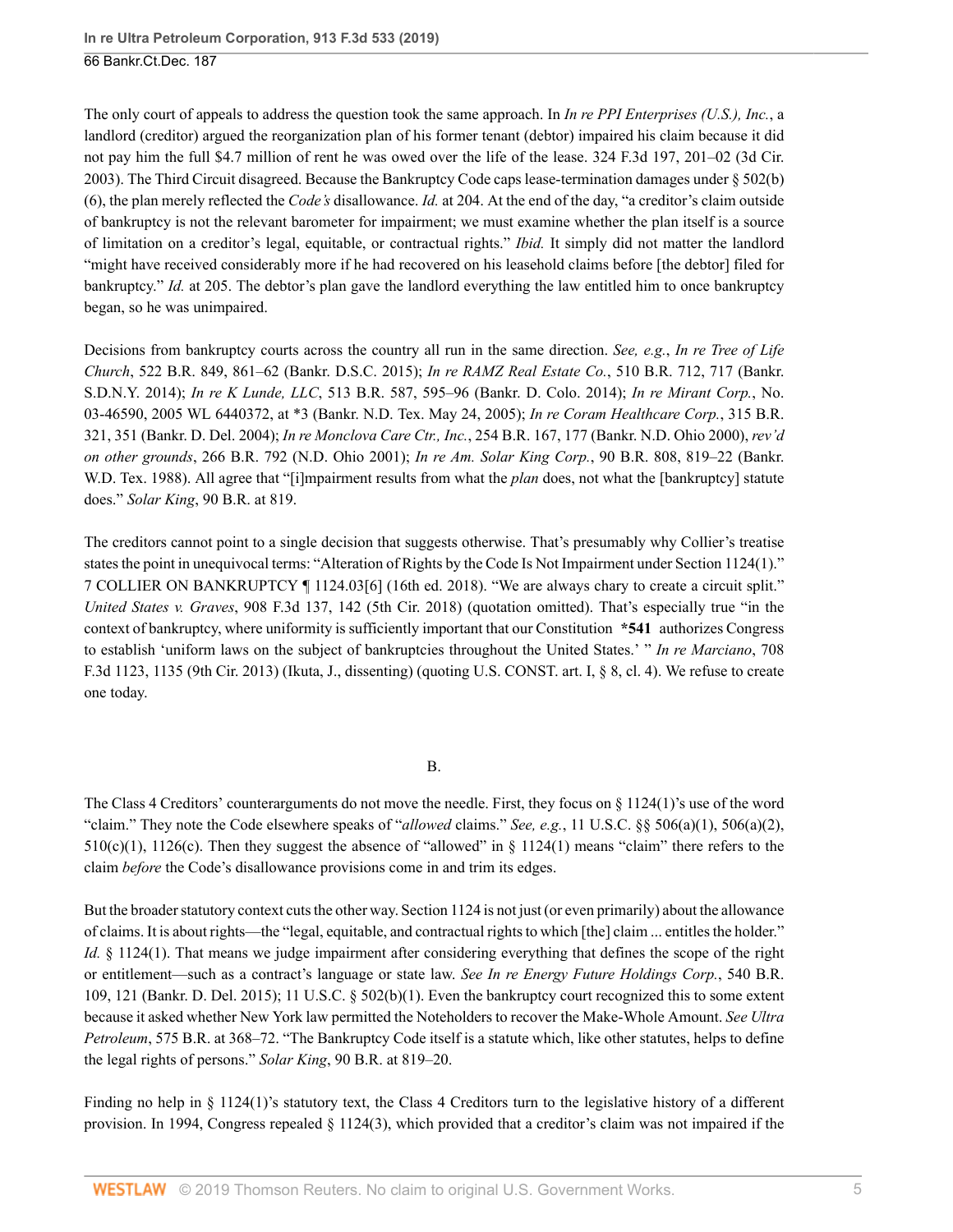plan paid "the *allowed amount* of such claim." [11 U.S.C. § 1124\(3\) \(1988\)](http://www.westlaw.com/Link/Document/FullText?findType=L&pubNum=1000546&cite=11USCAS1124&originatingDoc=Ie0aabab01a7211e9a1b0e6625e646f8f&refType=LQ&originationContext=document&vr=3.0&rs=cblt1.0&transitionType=DocumentItem&contextData=(sc.UserEnteredCitation)) (emphasis added). This proves, they say, that disallowance should now play no role in the impairment analysis.

Even for those who think legislative history can be relevant to statutory interpretation, this particular history is not. It does not say that every disallowance causes impairment. Rather, Congress repealed [§ 1124\(3\)](http://www.westlaw.com/Link/Document/FullText?findType=L&pubNum=1000546&cite=11USCAS1124&originatingDoc=Ie0aabab01a7211e9a1b0e6625e646f8f&refType=LQ&originationContext=document&vr=3.0&rs=cblt1.0&transitionType=DocumentItem&contextData=(sc.UserEnteredCitation)) in response to a specific bankruptcy court decision. *See In re New Valley Corp.*[, 168 B.R. 73 \(Bankr. D.N.J. 1994\).](http://www.westlaw.com/Link/Document/FullText?findType=Y&serNum=1994110922&pubNum=0000164&originatingDoc=Ie0aabab01a7211e9a1b0e6625e646f8f&refType=RP&originationContext=document&vr=3.0&rs=cblt1.0&transitionType=DocumentItem&contextData=(sc.UserEnteredCitation)) That decision held unsecured creditors who received their allowed claims from a solvent debtor, but who did not receive postpetition interest, were unimpaired. *Id.* [at 77–80.](http://www.westlaw.com/Link/Document/FullText?findType=Y&serNum=1994110922&pubNum=0000164&originatingDoc=Ie0aabab01a7211e9a1b0e6625e646f8f&refType=RP&fi=co_pp_sp_164_77&originationContext=document&vr=3.0&rs=cblt1.0&transitionType=DocumentItem&contextData=(sc.UserEnteredCitation)#co_pp_sp_164_77) In debating the proposed repeal of [§ 1124\(3\),](http://www.westlaw.com/Link/Document/FullText?findType=L&pubNum=1000546&cite=11USCAS1124&originatingDoc=Ie0aabab01a7211e9a1b0e6625e646f8f&refType=LQ&originationContext=document&vr=3.0&rs=cblt1.0&transitionType=DocumentItem&contextData=(sc.UserEnteredCitation)) the House Judiciary Committee singled out *New Valley* by name as the justification for the repeal. *See* [H.R. Rep. No. 103-835, at 47–](http://www.westlaw.com/Link/Document/FullText?findType=Y&serNum=0104671320&pubNum=0100014&originatingDoc=Ie0aabab01a7211e9a1b0e6625e646f8f&refType=TV&originationContext=document&vr=3.0&rs=cblt1.0&transitionType=DocumentItem&contextData=(sc.UserEnteredCitation)) [48](http://www.westlaw.com/Link/Document/FullText?findType=Y&serNum=0104671320&pubNum=0100014&originatingDoc=Ie0aabab01a7211e9a1b0e6625e646f8f&refType=TV&originationContext=document&vr=3.0&rs=cblt1.0&transitionType=DocumentItem&contextData=(sc.UserEnteredCitation)) (1994) (citing *New Valley* and explaining the intent to repeal [§ 1124\(3\)](http://www.westlaw.com/Link/Document/FullText?findType=L&pubNum=1000546&cite=11USCAS1124&originatingDoc=Ie0aabab01a7211e9a1b0e6625e646f8f&refType=LQ&originationContext=document&vr=3.0&rs=cblt1.0&transitionType=DocumentItem&contextData=(sc.UserEnteredCitation)) "to preclude th[e] unfair result" of "den[ying] the right to receive post petition interest"). It is noteworthy the committee report does not cite other bankruptcy cases—such as *Solar King*—that addressed Code impairment under [§ 1124\(1\).](http://www.westlaw.com/Link/Document/FullText?findType=L&pubNum=1000546&cite=11USCAS1124&originatingDoc=Ie0aabab01a7211e9a1b0e6625e646f8f&refType=RB&originationContext=document&vr=3.0&rs=cblt1.0&transitionType=DocumentItem&contextData=(sc.UserEnteredCitation)#co_pp_f1c50000821b0) That is why the Third Circuit rejected appellees' legislative-history argument in *PPI* and held the repeal of [§ 1124\(3\)](http://www.westlaw.com/Link/Document/FullText?findType=L&pubNum=1000546&cite=11USCAS1124&originatingDoc=Ie0aabab01a7211e9a1b0e6625e646f8f&refType=LQ&originationContext=document&vr=3.0&rs=cblt1.0&transitionType=DocumentItem&contextData=(sc.UserEnteredCitation)) "does not reflect a sweeping intent by Congress to give impaired status to creditors more freely outside the postpetition interest context." [324 F.3d at 207](http://www.westlaw.com/Link/Document/FullText?findType=Y&serNum=2003243978&pubNum=0000506&originatingDoc=Ie0aabab01a7211e9a1b0e6625e646f8f&refType=RP&fi=co_pp_sp_506_207&originationContext=document&vr=3.0&rs=cblt1.0&transitionType=DocumentItem&contextData=(sc.UserEnteredCitation)#co_pp_sp_506_207) (noting the committee report cited *New Valley* but not *Solar King*).

Next, the Class 4 Creditors attempt to distinguish *PPI*. True, that case involved disallowance under [§ 502\(b\)\(6\)](http://www.westlaw.com/Link/Document/FullText?findType=L&pubNum=1000546&cite=11USCAS502&originatingDoc=Ie0aabab01a7211e9a1b0e6625e646f8f&refType=RB&originationContext=document&vr=3.0&rs=cblt1.0&transitionType=DocumentItem&contextData=(sc.UserEnteredCitation)#co_pp_61d20000b6d76), not [§ 502\(b\)\(2\).](http://www.westlaw.com/Link/Document/FullText?findType=L&pubNum=1000546&cite=11USCAS502&originatingDoc=Ie0aabab01a7211e9a1b0e6625e646f8f&refType=RB&originationContext=document&vr=3.0&rs=cblt1.0&transitionType=DocumentItem&contextData=(sc.UserEnteredCitation)#co_pp_c0ae00006c482) But that's a distinction without a difference. *See [In re W.R. Grace & Co.](http://www.westlaw.com/Link/Document/FullText?findType=Y&serNum=2027893900&pubNum=0000164&originatingDoc=Ie0aabab01a7211e9a1b0e6625e646f8f&refType=RP&fi=co_pp_sp_164_161&originationContext=document&vr=3.0&rs=cblt1.0&transitionType=DocumentItem&contextData=(sc.UserEnteredCitation)#co_pp_sp_164_161)*, 475 B.R. 34, 161–62 [\(Bankr. D. Del. 2012\);](http://www.westlaw.com/Link/Document/FullText?findType=Y&serNum=2027893900&pubNum=0000164&originatingDoc=Ie0aabab01a7211e9a1b0e6625e646f8f&refType=RP&fi=co_pp_sp_164_161&originationContext=document&vr=3.0&rs=cblt1.0&transitionType=DocumentItem&contextData=(sc.UserEnteredCitation)#co_pp_sp_164_161) *Energy Future*[, 540 B.R. at 122.](http://www.westlaw.com/Link/Document/FullText?findType=Y&serNum=2037505751&pubNum=0000164&originatingDoc=Ie0aabab01a7211e9a1b0e6625e646f8f&refType=RP&fi=co_pp_sp_164_122&originationContext=document&vr=3.0&rs=cblt1.0&transitionType=DocumentItem&contextData=(sc.UserEnteredCitation)#co_pp_sp_164_122) **\*542** [Section 502](http://www.westlaw.com/Link/Document/FullText?findType=L&pubNum=1000546&cite=11USCAS502&originatingDoc=Ie0aabab01a7211e9a1b0e6625e646f8f&refType=LQ&originationContext=document&vr=3.0&rs=cblt1.0&transitionType=DocumentItem&contextData=(sc.UserEnteredCitation)) states that "the court ... *shall allow* [a] claim in [the requested] amount, *except to the extent that*" any one of nine conditions apply. If any of the enumerated conditions applies, the court shall not allow the relevant portion of the claim. *PPI* reasoned that where one of those conditions applies, the Code—not the plan—impairs the creditors' claims. *See* [324 F.3d at 204.](http://www.westlaw.com/Link/Document/FullText?findType=Y&serNum=2003243978&pubNum=0000506&originatingDoc=Ie0aabab01a7211e9a1b0e6625e646f8f&refType=RP&fi=co_pp_sp_506_204&originationContext=document&vr=3.0&rs=cblt1.0&transitionType=DocumentItem&contextData=(sc.UserEnteredCitation)#co_pp_sp_506_204) That reasoning applies with equal force to  $\S$  502(b)(2).

The Class 4 Creditors (like the bankruptcy court) also point to the mechanics of Chapter 11 discharge to suggest the plan itself, not the Code, is doing the impairing. They note the Code's disallowance provisions are carried into effect only if the plan is confirmed, and "confirmation of the plan ... discharges the debtor from any debt that arose before" confirmation. [11 U.S.C. § 1141\(d\)](http://www.westlaw.com/Link/Document/FullText?findType=L&pubNum=1000546&cite=11USCAS1141&originatingDoc=Ie0aabab01a7211e9a1b0e6625e646f8f&refType=RB&originationContext=document&vr=3.0&rs=cblt1.0&transitionType=DocumentItem&contextData=(sc.UserEnteredCitation)#co_pp_5ba1000067d06). In one sense, plan confirmation limits creditors' claims for money by discharging underlying debts. But in another sense, the Code limits the creditors' claims for money and imposes substantive and procedural requirements for plan confirmation. The Class 4 Creditors' argument thus begs the critical question: What is doing the work here? We agree with *PPI*, every reported decision identified by either party, and Collier's treatise. Where a plan refuses to pay funds disallowed by the Code, the Code—not the plan —is doing the impairing.

#### III.

That leaves the question whether the Code disallows the creditors' claims for the Make-Whole Amount and post-petition interest at the contractual default rates specified in the Note Agreement and the Revolving Credit Facility. The bankruptcy court never reached either question. The parties nevertheless urge us to reach them now. The creditors say their contracts entitle them to both amounts, and that their contracts should be honored under bankruptcy law's longstanding "solvent-debtor" exception. The debtors argue no such exception exists in modern bankruptcy law. And the debtors further argue both claims are governed by the Bankruptcy Code, not the pre-Code law or the parties' contracts.

A word of clarification at the outset regarding terminology: For almost three hundred years, bankruptcy law has recognized different kinds of "postpetition interest." As relevant here, the first is part of an underlying debt obligation—like the rate specified in the Note Agreement (i.e., interest *as part of* a claim). Although such interest has a life before bankruptcy, it may continue to exist and accrue from when the debtor files a bankruptcy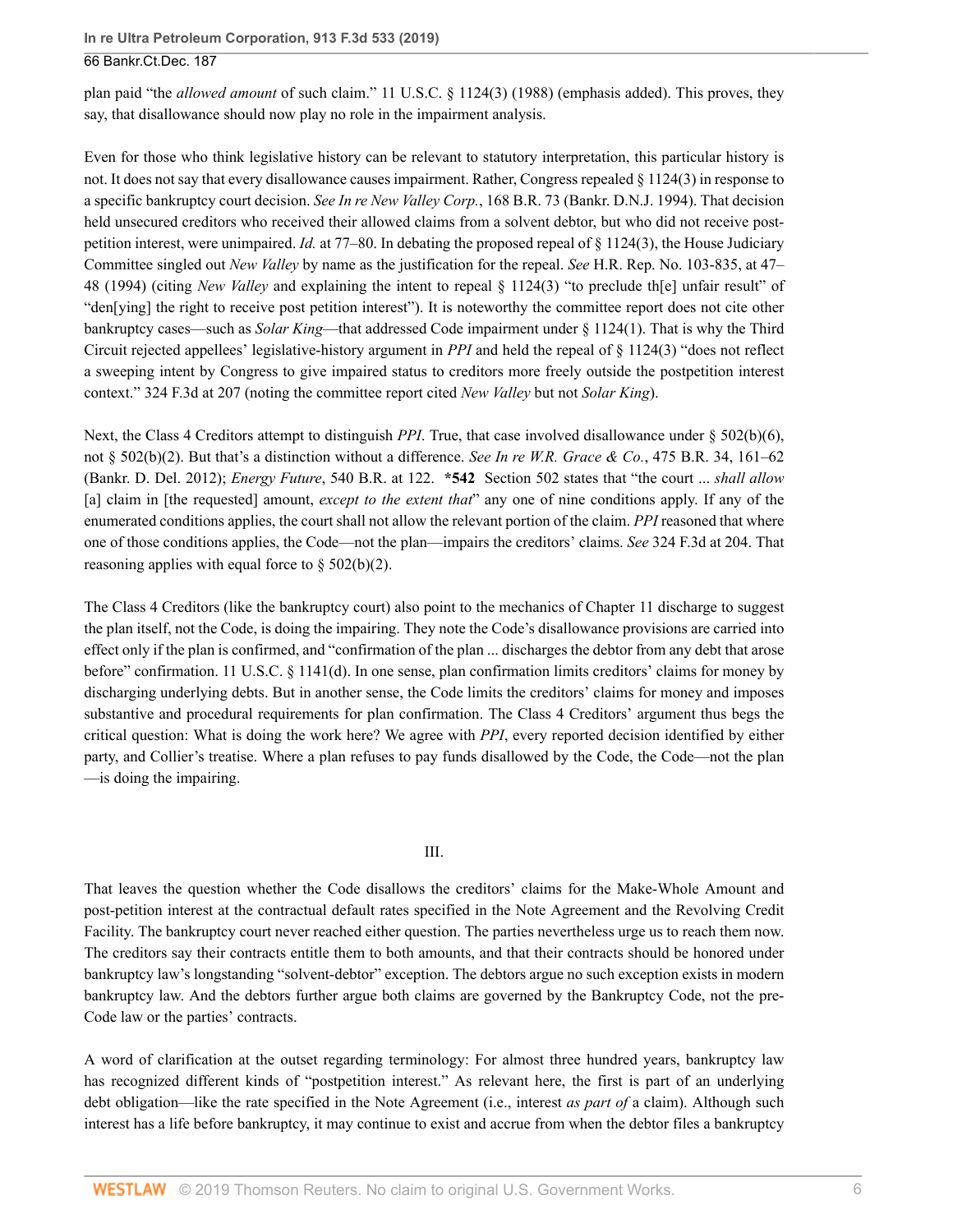petition until the day he finally pays the underlying debt. The second is interest a creditor is entitled to recover as a consequence of receiving a bankruptcy award (i.e., interest *on* a claim). That interest never existed before bankruptcy; rather, it arises only after bankruptcy has transmogrified a debt obligation into a bankruptcy award. Both types of interest are "post-petition" in that they accrue after the petition is filed. But the parties use the phrase "post-petition interest" to refer exclusively to the latter type of interest. Unless otherwise indicated below, so do we.

With that understanding, we first consider the historical, pre-Code provenance of the solvent-debtor exception. Second, we consider the proper interpretation of the Code. Finally, we vacate and remand both questions to the bankruptcy court.

#### <span id="page-6-1"></span><span id="page-6-0"></span>A.

In eighteenth-century England, only a creditor could kick-start bankruptcy proceedings by submitting a petition and an affidavit to the Lord Chancellor. (There was nothing like our voluntary debtor petition under Chapter 11. *See* **\*543** [11 U.S.C. § 301;](http://www.westlaw.com/Link/Document/FullText?findType=L&pubNum=1000546&cite=11USCAS301&originatingDoc=Ie0aabab01a7211e9a1b0e6625e646f8f&refType=LQ&originationContext=document&vr=3.0&rs=cblt1.0&transitionType=DocumentItem&contextData=(sc.UserEnteredCitation)) Bankruptcy Act of 1841, ch. 9, § 1, 5 Stat. 440, 441 (1841) (repealed 1843).) The Lord Chancellor, in turn, granted a commission to "wyse and honest discrete p[er]sons," who were tasked with administering the bankrupt's estate. An Acte Touchyng Orders for Bankruptes 1571, 13 Eliz. c. 7, § 2; *see generally The Case of Bankrupts* (1589), 76 Eng. Rep. 441; 2 Co. Rep. 25a (K.B.). [2](#page-13-1) Although English bankruptcy law mollified (somewhat) the severity of the Romans, <sup>[3](#page-13-2)</sup> it authorized the commissioners "to breake open the [bankrupt's] House" to seize him and all of his goods. An Acte for the Discripcion of a Banckrupt and Reliefe of Credytors 1623, 21 Jac. c. 19, § 7; *see* 2 WILLIAM BLACKSTONE, COMMENTARIES \*479–80.

Several debtor-friendly rules softened things. Of critical importance, English law barred creditors from recovering any interest that accrued after the Lord Chancellor issued his commission. *Sexton v. Dreyfus*[, 219 U.S. 339, 344,](http://www.westlaw.com/Link/Document/FullText?findType=Y&serNum=1911103451&pubNum=0000780&originatingDoc=Ie0aabab01a7211e9a1b0e6625e646f8f&refType=RP&fi=co_pp_sp_780_344&originationContext=document&vr=3.0&rs=cblt1.0&transitionType=DocumentItem&contextData=(sc.UserEnteredCitation)#co_pp_sp_780_344) [31 S.Ct. 256, 55 L.Ed. 244 \(1911\).](http://www.westlaw.com/Link/Document/FullText?findType=Y&serNum=1911103451&pubNum=0000780&originatingDoc=Ie0aabab01a7211e9a1b0e6625e646f8f&refType=RP&fi=co_pp_sp_780_344&originationContext=document&vr=3.0&rs=cblt1.0&transitionType=DocumentItem&contextData=(sc.UserEnteredCitation)#co_pp_sp_780_344) Although the bankrupt was liable for interest up to the commission date, if bankruptcy proceedings dragged on, he was not liable for interest accruing as a result of the delay those proceedings caused before the commissioners actually paid his creditors. *See Ex Parte Bennet* (1743), 26 Eng. Rep. 716, 717; 2 Atk. 527, 528 (Ch.); 1 WILLIAM COOKE, THE BANKRUPT LAWS 196–97 (6th ed. 1812) (citing *Ex Parte Wardell* (1787) ). And after paying his creditors in full, the bankrupt could recover any surplus left in his estate. *See* An Acte for the Better Reliefe of the Creditors Againste Suche as Shall Become Bankrupts 1603, 1 Jac. c. 15, § 10; 13 Eliz. c. 7, § 4.

But there were exceptions to these rules. For example, where a secured creditor held collateral that produced interest during bankruptcy proceedings, he could recover that interest after the commission date. *See Ex Parte Ramsbottom* (1835), *in* 2 BASIL MONTAGU & SCROPE AYRTON, REPORTS OF CASES IN BANKRUPTCY 79, 83–84 (1836); *cf. Sexton*[, 219 U.S. at 346, 31 S.Ct. 256.](http://www.westlaw.com/Link/Document/FullText?findType=Y&serNum=1911103451&pubNum=0000780&originatingDoc=Ie0aabab01a7211e9a1b0e6625e646f8f&refType=RP&fi=co_pp_sp_780_346&originationContext=document&vr=3.0&rs=cblt1.0&transitionType=DocumentItem&contextData=(sc.UserEnteredCitation)#co_pp_sp_780_346) The oversecured-creditor rule was another example. Where a secured creditor held collateral that exceeded the value of the underlying debt, he could recover postpetition interest up to the value of his security. That is, a creditor with collateral valued at \$500,000 to secure an underlying debt for \$400,000 would be able to recover interest up to \$100,000. *See [Vanston Bondholders](http://www.westlaw.com/Link/Document/FullText?findType=Y&serNum=1946116222&pubNum=0000780&originatingDoc=Ie0aabab01a7211e9a1b0e6625e646f8f&refType=RP&fi=co_pp_sp_780_164&originationContext=document&vr=3.0&rs=cblt1.0&transitionType=DocumentItem&contextData=(sc.UserEnteredCitation)#co_pp_sp_780_164) Protective Comm. v. Green*[, 329 U.S. 156, 164, 67 S.Ct. 237, 91 L.Ed. 162 \(1946\);](http://www.westlaw.com/Link/Document/FullText?findType=Y&serNum=1946116222&pubNum=0000780&originatingDoc=Ie0aabab01a7211e9a1b0e6625e646f8f&refType=RP&fi=co_pp_sp_780_164&originationContext=document&vr=3.0&rs=cblt1.0&transitionType=DocumentItem&contextData=(sc.UserEnteredCitation)#co_pp_sp_780_164) *but see* **\*544** *[United States v.](http://www.westlaw.com/Link/Document/FullText?findType=Y&serNum=1989027116&pubNum=0000780&originatingDoc=Ie0aabab01a7211e9a1b0e6625e646f8f&refType=RP&fi=co_pp_sp_780_246&originationContext=document&vr=3.0&rs=cblt1.0&transitionType=DocumentItem&contextData=(sc.UserEnteredCitation)#co_pp_sp_780_246) Ron Pair Enters., Inc.*[, 489 U.S. 235, 246, 109 S.Ct. 1026, 103 L.Ed.2d 290 \(1989\)](http://www.westlaw.com/Link/Document/FullText?findType=Y&serNum=1989027116&pubNum=0000780&originatingDoc=Ie0aabab01a7211e9a1b0e6625e646f8f&refType=RP&fi=co_pp_sp_780_246&originationContext=document&vr=3.0&rs=cblt1.0&transitionType=DocumentItem&contextData=(sc.UserEnteredCitation)#co_pp_sp_780_246) (observing this oversecuredcreditor exception was "of more doubtful provenance").

Most importantly for our purposes, however, English bankruptcy law carved out an exception for solvent debtors. "In case of a surplus coming to a Bankrupt, Creditors have a right to interest wherever there is a contract for it appearing, either on the face of the security or by evidence." 1 COOKE, *supra*, at 198; 2 WILLIAM BLACKSTONE, COMMENTARIES \*488. So, in 1743, the Lord Chancellor awarded "subsequent interest" to Stephen Evance's creditors because his estate was "able to pay it." *Bromley v. Goodere* (1743), 26 Eng. Rep. 49,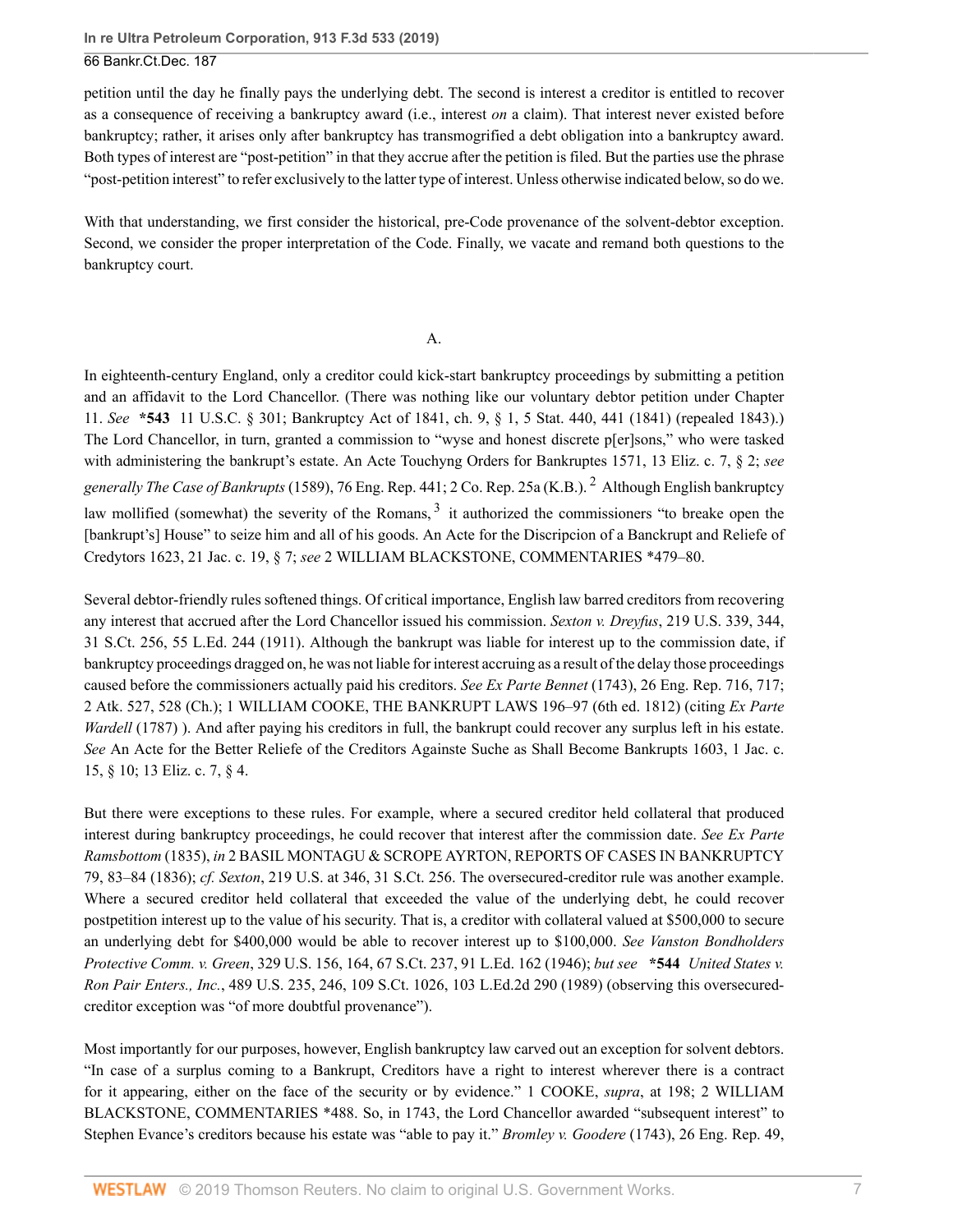50–52; 1 Atk. 75, 77–80 (Ch.). Where the bankrupt's estate was solvent, the Lord Chancellor reasoned, awarding post-commission interest to some creditors would not prevent other creditors from receiving their "rateable portion." *Ibid.*; *see also Ex Parte Rooke* (1753), 26 Eng. Rep. 156, 157; 1 Atk. 244, 245 (Ch.).

But the fact the bankrupt's estate contained sufficient funds to pay creditors post-commission interest did not create a free-standing right to recover interest accruing throughout bankruptcy and up to payment. *Ex Parte Marlar* (1746), 26 Eng. Rep. 97, 98; 1 Atk. 150, 151 (Ch.). The solvent-debtor exception simply allowed any interest to *continue* accruing (at the contractual rate) if the creditor's contract already provided for interest on the underlying debt. *See Ex Parte Mills* (1793), 30 Eng. Rep. 640, 644; 2 Ves. jun. 295, 303 (Ch.); *accord [Nicholas v. United States](http://www.westlaw.com/Link/Document/FullText?findType=Y&serNum=1966131585&pubNum=0000780&originatingDoc=Ie0aabab01a7211e9a1b0e6625e646f8f&refType=RP&fi=co_pp_sp_780_682&originationContext=document&vr=3.0&rs=cblt1.0&transitionType=DocumentItem&contextData=(sc.UserEnteredCitation)#co_pp_sp_780_682)*, [384 U.S. 678, 682 n.9, 86 S.Ct. 1674, 16 L.Ed.2d 853 \(1966\).](http://www.westlaw.com/Link/Document/FullText?findType=Y&serNum=1966131585&pubNum=0000780&originatingDoc=Ie0aabab01a7211e9a1b0e6625e646f8f&refType=RP&fi=co_pp_sp_780_682&originationContext=document&vr=3.0&rs=cblt1.0&transitionType=DocumentItem&contextData=(sc.UserEnteredCitation)#co_pp_sp_780_682) Thus, English law conceived of post-commission interest as part and parcel of the underlying debt obligation, not something external to the obligation that the creditor received as a consequence of recovering from the bankrupt's estate. In other words, the solvent-debtor exception permitted interest that was *part of* a creditor's claim, not interest *on* a claim.

American bankruptcy law is codified against this background. The Constitution authorizes Congress "[t]o establish ... uniform Laws on the subject of Bankruptcies throughout the United States." [U.S. CONST. art. I, § 8, cl.](http://www.westlaw.com/Link/Document/FullText?findType=L&pubNum=1000583&cite=USCOARTIS8CL4&originatingDoc=Ie0aabab01a7211e9a1b0e6625e646f8f&refType=LQ&originationContext=document&vr=3.0&rs=cblt1.0&transitionType=DocumentItem&contextData=(sc.UserEnteredCitation)) [4](http://www.westlaw.com/Link/Document/FullText?findType=L&pubNum=1000583&cite=USCOARTIS8CL4&originatingDoc=Ie0aabab01a7211e9a1b0e6625e646f8f&refType=LQ&originationContext=document&vr=3.0&rs=cblt1.0&transitionType=DocumentItem&contextData=(sc.UserEnteredCitation)). When Congress first exercised that power to adopt permanent federal bankruptcy legislation in 1898, it borrowed extensively from this English history. *See* Bankruptcy Act of 1898, ch. 541, 30 Stat. 544, *repealed by* Bankruptcy Reform Act of 1978, [Pub. L. No. 95-598, 92 Stat. 2549](http://www.westlaw.com/Link/Document/FullText?findType=l&pubNum=1077005&cite=UUID(I71DDF349F4-37451FB502A-F9883A97ED5)&originatingDoc=Ie0aabab01a7211e9a1b0e6625e646f8f&refType=SL&originationContext=document&vr=3.0&rs=cblt1.0&transitionType=DocumentItem&contextData=(sc.UserEnteredCitation)); *cf.* THOMAS COOPER, THE BANKRUPT LAW OF AMERICA, COMPARED WITH THE BANKRUPT LAW OF ENGLAND (1801) (noting earlier American law, on which the 1898 Act was based, closely tracked English bankruptcy law). Ever since, "we [have] naturally assume[d] that the fundamental principles upon which [England's bankruptcy system] was administered were adopted by us when we copied th[at] system." *Sexton*[, 219 U.S. at 344, 31 S.Ct. 256](http://www.westlaw.com/Link/Document/FullText?findType=Y&serNum=1911103451&pubNum=0000780&originatingDoc=Ie0aabab01a7211e9a1b0e6625e646f8f&refType=RP&fi=co_pp_sp_780_344&originationContext=document&vr=3.0&rs=cblt1.0&transitionType=DocumentItem&contextData=(sc.UserEnteredCitation)#co_pp_sp_780_344). That includes the fundamental principle barring creditors from recovering interest accruing after the petition (or commission) date—and the exceptions to that principle. *See [Am. Iron & Steel Mfg. Co. v. Seaboard Air Line Ry.](http://www.westlaw.com/Link/Document/FullText?findType=Y&serNum=1914100460&pubNum=0000780&originatingDoc=Ie0aabab01a7211e9a1b0e6625e646f8f&refType=RP&fi=co_pp_sp_780_266&originationContext=document&vr=3.0&rs=cblt1.0&transitionType=DocumentItem&contextData=(sc.UserEnteredCitation)#co_pp_sp_780_266)*, 233 U.S. 261, 266–67, 34 [S.Ct. 502, 58 L.Ed. 949 \(1914\).](http://www.westlaw.com/Link/Document/FullText?findType=Y&serNum=1914100460&pubNum=0000780&originatingDoc=Ie0aabab01a7211e9a1b0e6625e646f8f&refType=RP&fi=co_pp_sp_780_266&originationContext=document&vr=3.0&rs=cblt1.0&transitionType=DocumentItem&contextData=(sc.UserEnteredCitation)#co_pp_sp_780_266)

## B.

In 1978, Congress enacted an entirely new Bankruptcy Code. *See* Bankruptcy Reform Act of 1978, [Pub. L. No.](http://www.westlaw.com/Link/Document/FullText?findType=l&pubNum=1077005&cite=UUID(I71DDF349F4-37451FB502A-F9883A97ED5)&originatingDoc=Ie0aabab01a7211e9a1b0e6625e646f8f&refType=SL&originationContext=document&vr=3.0&rs=cblt1.0&transitionType=DocumentItem&contextData=(sc.UserEnteredCitation)) [95-598, 92 Stat. 2549](http://www.westlaw.com/Link/Document/FullText?findType=l&pubNum=1077005&cite=UUID(I71DDF349F4-37451FB502A-F9883A97ED5)&originatingDoc=Ie0aabab01a7211e9a1b0e6625e646f8f&refType=SL&originationContext=document&vr=3.0&rs=cblt1.0&transitionType=DocumentItem&contextData=(sc.UserEnteredCitation)) (codified as amended at [11 U.S.C. §§ 101–](http://www.westlaw.com/Link/Document/FullText?findType=L&pubNum=1000546&cite=11USCAS101&originatingDoc=Ie0aabab01a7211e9a1b0e6625e646f8f&refType=LQ&originationContext=document&vr=3.0&rs=cblt1.0&transitionType=DocumentItem&contextData=(sc.UserEnteredCitation))[1532\)](http://www.westlaw.com/Link/Document/FullText?findType=L&pubNum=1000546&cite=11USCAS1532&originatingDoc=Ie0aabab01a7211e9a1b0e6625e646f8f&refType=LQ&originationContext=document&vr=3.0&rs=cblt1.0&transitionType=DocumentItem&contextData=(sc.UserEnteredCitation)). The Code adopted many of these early bankruptcy principles, but with some important modifications.

For starters, Congress codified the general rule barring post-petition interest **\*545** that is *part of* a creditor's claim in [11 U.S.C. § 502\(b\)\(2\)](http://www.westlaw.com/Link/Document/FullText?findType=L&pubNum=1000546&cite=11USCAS502&originatingDoc=Ie0aabab01a7211e9a1b0e6625e646f8f&refType=RB&originationContext=document&vr=3.0&rs=cblt1.0&transitionType=DocumentItem&contextData=(sc.UserEnteredCitation)#co_pp_c0ae00006c482). That provision disallows a claim "to the extent that [it seeks] unmatured interest." Numerous courts have recognized this connection between [§ 502\(b\)\(2\)](http://www.westlaw.com/Link/Document/FullText?findType=L&pubNum=1000546&cite=11USCAS502&originatingDoc=Ie0aabab01a7211e9a1b0e6625e646f8f&refType=RB&originationContext=document&vr=3.0&rs=cblt1.0&transitionType=DocumentItem&contextData=(sc.UserEnteredCitation)#co_pp_c0ae00006c482) and the pre-Code rule. *See, e.g.*, *[Leeper](http://www.westlaw.com/Link/Document/FullText?findType=Y&serNum=1995055210&pubNum=0000506&originatingDoc=Ie0aabab01a7211e9a1b0e6625e646f8f&refType=RP&fi=co_pp_sp_506_100&originationContext=document&vr=3.0&rs=cblt1.0&transitionType=DocumentItem&contextData=(sc.UserEnteredCitation)#co_pp_sp_506_100) [v. Pa. Higher Educ. Assistance Agency](http://www.westlaw.com/Link/Document/FullText?findType=Y&serNum=1995055210&pubNum=0000506&originatingDoc=Ie0aabab01a7211e9a1b0e6625e646f8f&refType=RP&fi=co_pp_sp_506_100&originationContext=document&vr=3.0&rs=cblt1.0&transitionType=DocumentItem&contextData=(sc.UserEnteredCitation)#co_pp_sp_506_100)*, 49 F.3d 98, 100–01 (3d Cir. 1995); *[In re Fesco Plastics Corp.](http://www.westlaw.com/Link/Document/FullText?findType=Y&serNum=1993116790&pubNum=0000350&originatingDoc=Ie0aabab01a7211e9a1b0e6625e646f8f&refType=RP&fi=co_pp_sp_350_155&originationContext=document&vr=3.0&rs=cblt1.0&transitionType=DocumentItem&contextData=(sc.UserEnteredCitation)#co_pp_sp_350_155)*, 996 F.2d [152, 155–56 \(7th Cir. 1993\);](http://www.westlaw.com/Link/Document/FullText?findType=Y&serNum=1993116790&pubNum=0000350&originatingDoc=Ie0aabab01a7211e9a1b0e6625e646f8f&refType=RP&fi=co_pp_sp_350_155&originationContext=document&vr=3.0&rs=cblt1.0&transitionType=DocumentItem&contextData=(sc.UserEnteredCitation)#co_pp_sp_350_155) *In re Monahan*[, 497 B.R. 642, 647 \(1st Cir. B.A.P. 2013\).](http://www.westlaw.com/Link/Document/FullText?findType=Y&serNum=2031608326&pubNum=0000164&originatingDoc=Ie0aabab01a7211e9a1b0e6625e646f8f&refType=RP&fi=co_pp_sp_164_647&originationContext=document&vr=3.0&rs=cblt1.0&transitionType=DocumentItem&contextData=(sc.UserEnteredCitation)#co_pp_sp_164_647)

Congress also codified the exception for oversecured creditors. *See [United Sav. Ass'n of Tex. v. Timbers of Inwood](http://www.westlaw.com/Link/Document/FullText?findType=Y&serNum=1988010767&pubNum=0000780&originatingDoc=Ie0aabab01a7211e9a1b0e6625e646f8f&refType=RP&fi=co_pp_sp_780_373&originationContext=document&vr=3.0&rs=cblt1.0&transitionType=DocumentItem&contextData=(sc.UserEnteredCitation)#co_pp_sp_780_373) Forest Assocs., Ltd.*[, 484 U.S. 365, 373, 108 S.Ct. 626, 98 L.Ed.2d 740 \(1988\).](http://www.westlaw.com/Link/Document/FullText?findType=Y&serNum=1988010767&pubNum=0000780&originatingDoc=Ie0aabab01a7211e9a1b0e6625e646f8f&refType=RP&fi=co_pp_sp_780_373&originationContext=document&vr=3.0&rs=cblt1.0&transitionType=DocumentItem&contextData=(sc.UserEnteredCitation)#co_pp_sp_780_373) [Section 506\(b\)](http://www.westlaw.com/Link/Document/FullText?findType=L&pubNum=1000546&cite=11USCAS506&originatingDoc=Ie0aabab01a7211e9a1b0e6625e646f8f&refType=RB&originationContext=document&vr=3.0&rs=cblt1.0&transitionType=DocumentItem&contextData=(sc.UserEnteredCitation)#co_pp_a83b000018c76) allows a creditor to recover interest if the value of his security "is greater than the amount of [his allowed secured] claim." And we have held that [§ 506\(b\)](http://www.westlaw.com/Link/Document/FullText?findType=L&pubNum=1000546&cite=11USCAS506&originatingDoc=Ie0aabab01a7211e9a1b0e6625e646f8f&refType=RB&originationContext=document&vr=3.0&rs=cblt1.0&transitionType=DocumentItem&contextData=(sc.UserEnteredCitation)#co_pp_a83b000018c76) incorporates the "pre-Code case law" providing that the creditor is entitled to such interest at "the contract rate." *In re Laymon*[, 958 F.2d 72, 75 \(5th Cir. 1992\)](http://www.westlaw.com/Link/Document/FullText?findType=Y&serNum=1992061936&pubNum=0000350&originatingDoc=Ie0aabab01a7211e9a1b0e6625e646f8f&refType=RP&fi=co_pp_sp_350_75&originationContext=document&vr=3.0&rs=cblt1.0&transitionType=DocumentItem&contextData=(sc.UserEnteredCitation)#co_pp_sp_350_75).

At first blush, it appears Congress also codified the solvent-debtor exception—or something very much like it in [§ 726\(a\)\(5\)](http://www.westlaw.com/Link/Document/FullText?findType=L&pubNum=1000546&cite=11USCAS726&originatingDoc=Ie0aabab01a7211e9a1b0e6625e646f8f&refType=RB&originationContext=document&vr=3.0&rs=cblt1.0&transitionType=DocumentItem&contextData=(sc.UserEnteredCitation)#co_pp_488b0000d05e2). *See In re Colortex Indus., Inc.*[, 19 F.3d 1371, 1376 & n.4 \(11th Cir. 1994\).](http://www.westlaw.com/Link/Document/FullText?findType=Y&serNum=1994085559&pubNum=0000506&originatingDoc=Ie0aabab01a7211e9a1b0e6625e646f8f&refType=RP&fi=co_pp_sp_506_1376&originationContext=document&vr=3.0&rs=cblt1.0&transitionType=DocumentItem&contextData=(sc.UserEnteredCitation)#co_pp_sp_506_1376) [Section 726\(a\)](http://www.westlaw.com/Link/Document/FullText?findType=L&pubNum=1000546&cite=11USCAS726&originatingDoc=Ie0aabab01a7211e9a1b0e6625e646f8f&refType=RB&originationContext=document&vr=3.0&rs=cblt1.0&transitionType=DocumentItem&contextData=(sc.UserEnteredCitation)#co_pp_8b3b0000958a4) lists a descending waterfall of priorities for distributing property in a Chapter 7 bankruptcy: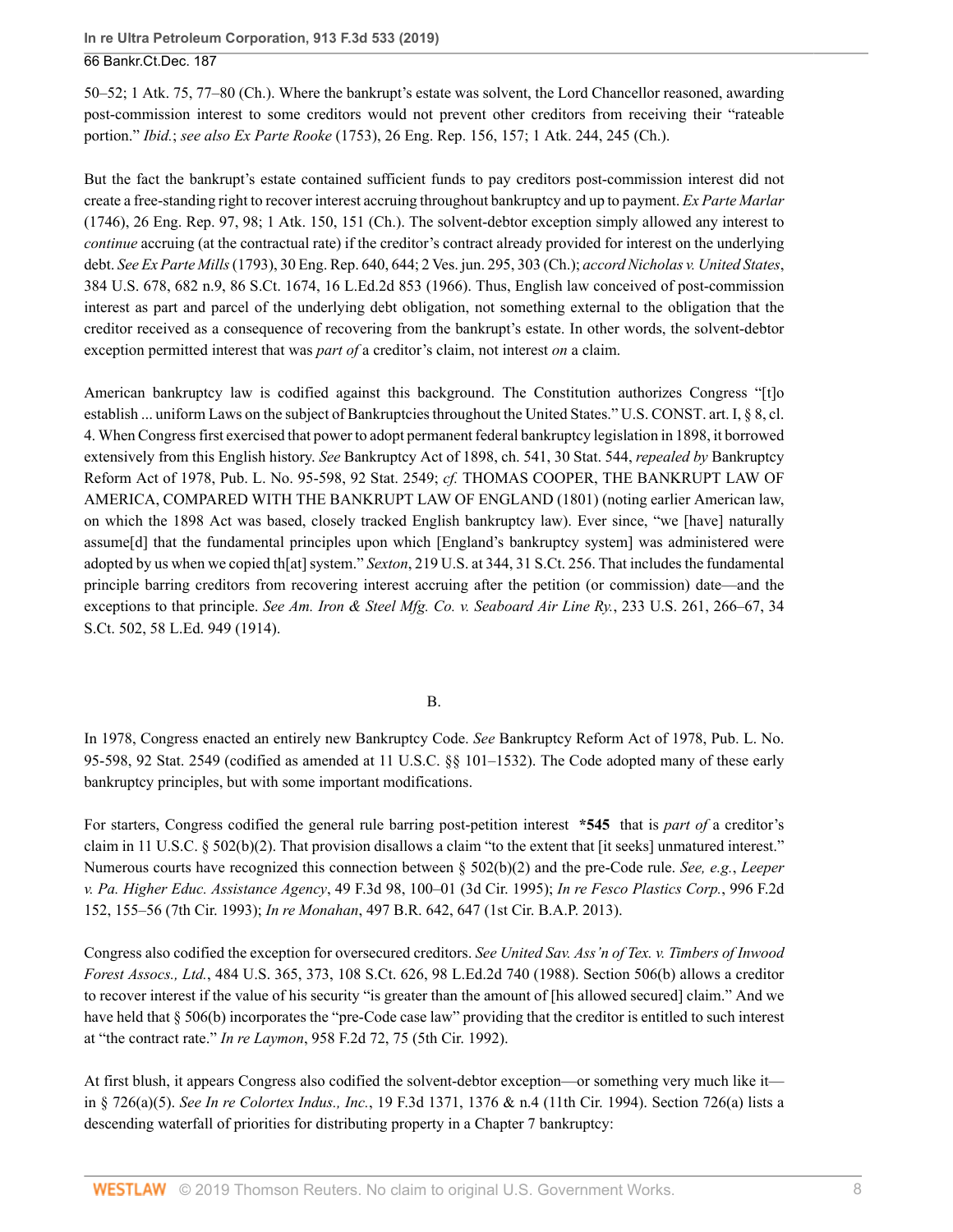- (a) Except as provided in [section 510](http://www.westlaw.com/Link/Document/FullText?findType=L&pubNum=1000546&cite=11USCAS510&originatingDoc=Ie0aabab01a7211e9a1b0e6625e646f8f&refType=LQ&originationContext=document&vr=3.0&rs=cblt1.0&transitionType=DocumentItem&contextData=(sc.UserEnteredCitation)) of this title, property of the estate shall be distributed—
	- (1) first, in payment of claims of the kind specified in ... section 507 ... ;
	- (2) second, in payment of any allowed unsecured claim, other than a claim of a kind specified in paragraph  $(1)$ ,  $(3)$ , or  $(4)$  of this subsection  $\dots$ ;
	- (3) third, in payment of any allowed unsecured claim proof of which is tardily filed under section 501(a) of this title ... ;
	- (4) fourth, in payment of any allowed claim, whether secured or unsecured, for any fine, penalty, or forfeiture, or for multiple, exemplary, or punitive damages, arising before the earlier of the order for relief or the appointment of a trustee ... ;
	- (5) fifth, in *payment of interest at the legal rate from the date of the filing of the petition, on any claim* paid under paragraph  $(1)$ ,  $(2)$ ,  $(3)$ , or  $(4)$  of this subsection; and
	- (6) sixth, to the debtor.

[11 U.S.C. § 726](http://www.westlaw.com/Link/Document/FullText?findType=L&pubNum=1000546&cite=11USCAS726&originatingDoc=Ie0aabab01a7211e9a1b0e6625e646f8f&refType=LQ&originationContext=document&vr=3.0&rs=cblt1.0&transitionType=DocumentItem&contextData=(sc.UserEnteredCitation)) (emphasis added). If the debtor's estate is sufficient to pay items 1 through 4, then creditors should also get post-petition interest (item 5) before the debtor can recover any surplus (item 6).

<span id="page-8-0"></span>This principle applies in Chapter 11 cases too. Chapter 7 and Chapter 11 bankruptcies generally run along different tracks. <sup>[4](#page-13-3)</sup> But § 1129(a)(7), commonly referred to as the "Best Interests of Creditors" test, incorporates [§ 726\(a\)](http://www.westlaw.com/Link/Document/FullText?findType=L&pubNum=1000546&cite=11USCAS726&originatingDoc=Ie0aabab01a7211e9a1b0e6625e646f8f&refType=RB&originationContext=document&vr=3.0&rs=cblt1.0&transitionType=DocumentItem&contextData=(sc.UserEnteredCitation)#co_pp_8b3b0000958a4)'s waterfall provision. *See* 7 COLLIER, *supra*, ¶ 1129.02[7][c][iii]. It requires a Chapter 11 plan to provide that impaired creditors "will receive ... not less than the amount that [they] would ... receive if the debtor were liquidated under chapter 7," [11 U.S.C. § 1129\(a\)\(7\)\(A\)\(ii\),](http://www.westlaw.com/Link/Document/FullText?findType=L&pubNum=1000546&cite=11USCAS1129&originatingDoc=Ie0aabab01a7211e9a1b0e6625e646f8f&refType=RB&originationContext=document&vr=3.0&rs=cblt1.0&transitionType=DocumentItem&contextData=(sc.UserEnteredCitation)#co_pp_b6a30000145e2) including postpetition **\*546** interest at "the legal rate," *[id.](http://www.westlaw.com/Link/Document/FullText?findType=L&pubNum=1000546&cite=11USCAS726&originatingDoc=Ie0aabab01a7211e9a1b0e6625e646f8f&refType=RB&originationContext=document&vr=3.0&rs=cblt1.0&transitionType=DocumentItem&contextData=(sc.UserEnteredCitation)#co_pp_488b0000d05e2)* § [726\(a\)\(5\).](http://www.westlaw.com/Link/Document/FullText?findType=L&pubNum=1000546&cite=11USCAS726&originatingDoc=Ie0aabab01a7211e9a1b0e6625e646f8f&refType=RB&originationContext=document&vr=3.0&rs=cblt1.0&transitionType=DocumentItem&contextData=(sc.UserEnteredCitation)#co_pp_488b0000d05e2)

But [§ 726\(a\)'](http://www.westlaw.com/Link/Document/FullText?findType=L&pubNum=1000546&cite=11USCAS726&originatingDoc=Ie0aabab01a7211e9a1b0e6625e646f8f&refType=RB&originationContext=document&vr=3.0&rs=cblt1.0&transitionType=DocumentItem&contextData=(sc.UserEnteredCitation)#co_pp_8b3b0000958a4)s solvent-debtor exception differs from the pre-Code version in several respects. First, although the pre-Code version applied to all creditors with a contractual entitlement to interest, the Code's version applies to all creditors in Chapter 7 cases, but only impaired creditors in Chapter 11 cases. [Section 1129\(a\)\(7\)](http://www.westlaw.com/Link/Document/FullText?findType=L&pubNum=1000546&cite=11USCAS1129&originatingDoc=Ie0aabab01a7211e9a1b0e6625e646f8f&refType=RB&originationContext=document&vr=3.0&rs=cblt1.0&transitionType=DocumentItem&contextData=(sc.UserEnteredCitation)#co_pp_36f10000408d4) states it applies only "with respect to [an] impaired class of claims." Its plain text does not apply to *unimpaired* claims. *See [Cont'l](http://www.westlaw.com/Link/Document/FullText?findType=Y&serNum=1996076109&pubNum=0000164&originatingDoc=Ie0aabab01a7211e9a1b0e6625e646f8f&refType=RP&fi=co_pp_sp_164_776&originationContext=document&vr=3.0&rs=cblt1.0&transitionType=DocumentItem&contextData=(sc.UserEnteredCitation)#co_pp_sp_164_776) [Sec. Corp. v. Shenandoah Nursing Home P'ship](http://www.westlaw.com/Link/Document/FullText?findType=Y&serNum=1996076109&pubNum=0000164&originatingDoc=Ie0aabab01a7211e9a1b0e6625e646f8f&refType=RP&fi=co_pp_sp_164_776&originationContext=document&vr=3.0&rs=cblt1.0&transitionType=DocumentItem&contextData=(sc.UserEnteredCitation)#co_pp_sp_164_776)*, 193 B.R. 769, 776 (W.D. Va. 1996); *[In re Seatco, Inc.](http://www.westlaw.com/Link/Document/FullText?findType=Y&serNum=2001090624&pubNum=0000164&originatingDoc=Ie0aabab01a7211e9a1b0e6625e646f8f&refType=RP&fi=co_pp_sp_164_480&originationContext=document&vr=3.0&rs=cblt1.0&transitionType=DocumentItem&contextData=(sc.UserEnteredCitation)#co_pp_sp_164_480)*, 257 B.R. [469, 480 \(Bankr. N.D. Tex. 2001\);](http://www.westlaw.com/Link/Document/FullText?findType=Y&serNum=2001090624&pubNum=0000164&originatingDoc=Ie0aabab01a7211e9a1b0e6625e646f8f&refType=RP&fi=co_pp_sp_164_480&originationContext=document&vr=3.0&rs=cblt1.0&transitionType=DocumentItem&contextData=(sc.UserEnteredCitation)#co_pp_sp_164_480) 7 COLLIER, *supra*, ¶ 1129.02[7][a] ("[I]f a class is unimpaired under [section](http://www.westlaw.com/Link/Document/FullText?findType=L&pubNum=1000546&cite=11USCAS1124&originatingDoc=Ie0aabab01a7211e9a1b0e6625e646f8f&refType=LQ&originationContext=document&vr=3.0&rs=cblt1.0&transitionType=DocumentItem&contextData=(sc.UserEnteredCitation)) [1124,](http://www.westlaw.com/Link/Document/FullText?findType=L&pubNum=1000546&cite=11USCAS1124&originatingDoc=Ie0aabab01a7211e9a1b0e6625e646f8f&refType=LQ&originationContext=document&vr=3.0&rs=cblt1.0&transitionType=DocumentItem&contextData=(sc.UserEnteredCitation)) its members do not get the protections of the best interest test; instead they are left to their unaltered legal or equitable rights.").

Second, the Code changed the source of recoverable post-petition interest. The pre-Code solvent-debtor exception allowed creditors to recover interest *as part of* a claim. The Code, by contrast, requires solvent debtors to pay post-petition interest *on* a claim.

<span id="page-8-1"></span>The Code itself highlights the difference. And we infer a distinction in meaning from Congress's distinction in language. *See, e.g.*, ANTONIN SCALIA & BRYAN A. GARNER, READING LAW: THE INTERPRETATION OF LEGAL TEXTS 170 (2012). For example,  $\S$  726(a)(2) refers to payment of a "claim." So too does  $\S$ [502\(b\)\(2\)](http://www.westlaw.com/Link/Document/FullText?findType=L&pubNum=1000546&cite=11USCAS502&originatingDoc=Ie0aabab01a7211e9a1b0e6625e646f8f&refType=RB&originationContext=document&vr=3.0&rs=cblt1.0&transitionType=DocumentItem&contextData=(sc.UserEnteredCitation)#co_pp_c0ae00006c482), which refers to a "*claim* ... for unmatured interest." These provisions prove Congress knew how to write about interest *as part of* a claim when it wanted to. By contrast, [§ 726\(a\)\(5\)](http://www.westlaw.com/Link/Document/FullText?findType=L&pubNum=1000546&cite=11USCAS726&originatingDoc=Ie0aabab01a7211e9a1b0e6625e646f8f&refType=RB&originationContext=document&vr=3.0&rs=cblt1.0&transitionType=DocumentItem&contextData=(sc.UserEnteredCitation)#co_pp_488b0000d05e2) provides for "payment of [postpetition] interest ... *on* [*the*] *claim*." In doing so, Congress necessarily determined the type of post-petition interest contemplated in [§ 726\(a\)\(5\)](http://www.westlaw.com/Link/Document/FullText?findType=L&pubNum=1000546&cite=11USCAS726&originatingDoc=Ie0aabab01a7211e9a1b0e6625e646f8f&refType=RB&originationContext=document&vr=3.0&rs=cblt1.0&transitionType=DocumentItem&contextData=(sc.UserEnteredCitation)#co_pp_488b0000d05e2) is not *part of* the claim itself. [5](#page-13-4)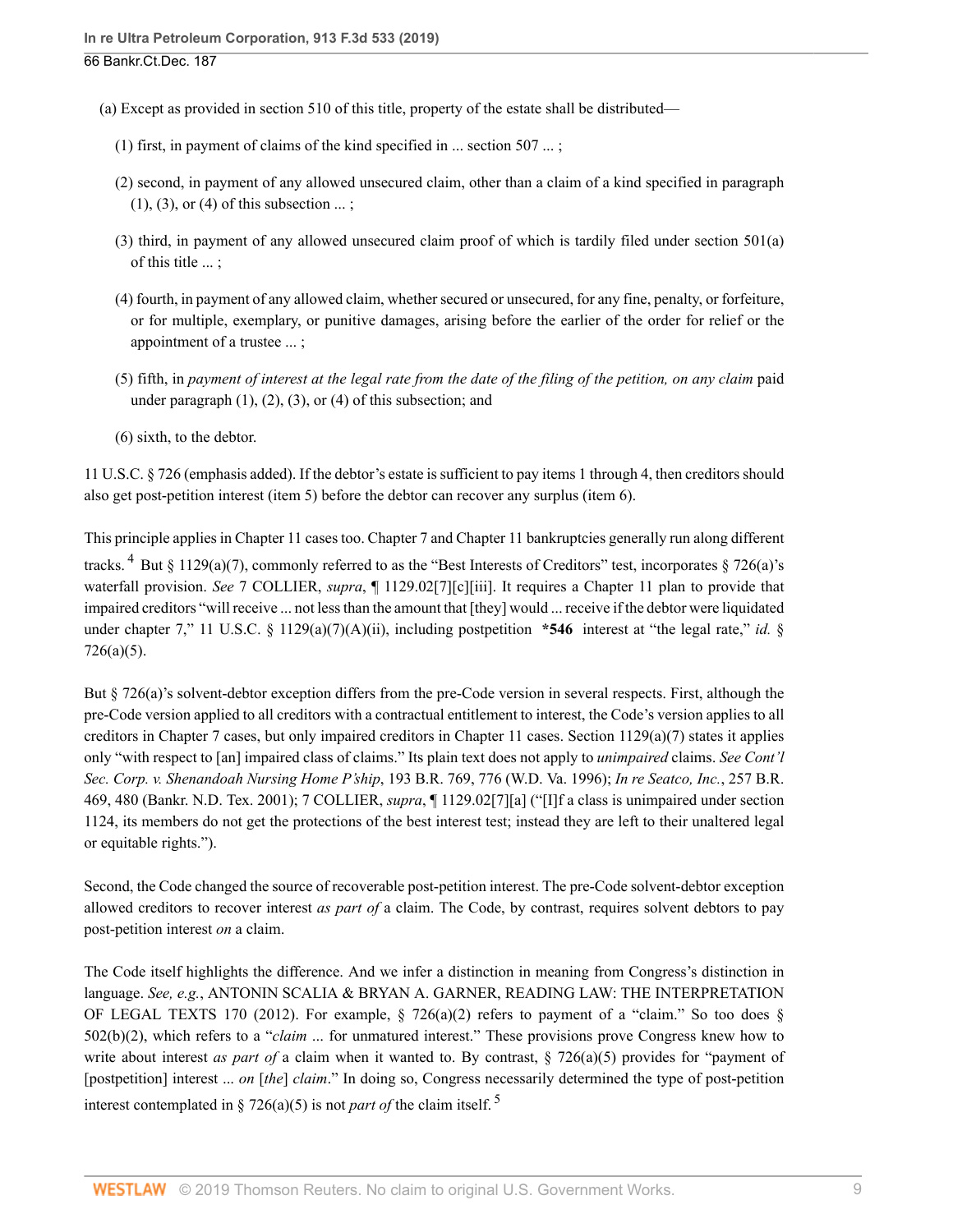**In re Ultra Petroleum Corporation, 913 F.3d 533 (2019)**

66 Bankr.Ct.Dec. 187

Third, the Code may have changed the applicable interest rate. The pre-Code exception allowed interest at the contract rate because it permitted interest fixed by contract to continue accruing according to the contract's terms. *Ex Parte Marlar*, 27 Eng. Rep. at 98. The Code, however, requires "interest at the legal rate." [11 U.S.C. § 726\(a\)](http://www.westlaw.com/Link/Document/FullText?findType=L&pubNum=1000546&cite=11USCAS726&originatingDoc=Ie0aabab01a7211e9a1b0e6625e646f8f&refType=RB&originationContext=document&vr=3.0&rs=cblt1.0&transitionType=DocumentItem&contextData=(sc.UserEnteredCitation)#co_pp_488b0000d05e2) [\(5\).](http://www.westlaw.com/Link/Document/FullText?findType=L&pubNum=1000546&cite=11USCAS726&originatingDoc=Ie0aabab01a7211e9a1b0e6625e646f8f&refType=RB&originationContext=document&vr=3.0&rs=cblt1.0&transitionType=DocumentItem&contextData=(sc.UserEnteredCitation)#co_pp_488b0000d05e2) Some courts interpret "the legal rate" to mean a rate set by statute. *See, e.g.*, *[In re Cardelucci](http://www.westlaw.com/Link/Document/FullText?findType=Y&serNum=2002239498&pubNum=0000506&originatingDoc=Ie0aabab01a7211e9a1b0e6625e646f8f&refType=RP&fi=co_pp_sp_506_1234&originationContext=document&vr=3.0&rs=cblt1.0&transitionType=DocumentItem&contextData=(sc.UserEnteredCitation)#co_pp_sp_506_1234)*, 285 F.3d 1231, [1234 \(9th Cir. 2002\)](http://www.westlaw.com/Link/Document/FullText?findType=Y&serNum=2002239498&pubNum=0000506&originatingDoc=Ie0aabab01a7211e9a1b0e6625e646f8f&refType=RP&fi=co_pp_sp_506_1234&originationContext=document&vr=3.0&rs=cblt1.0&transitionType=DocumentItem&contextData=(sc.UserEnteredCitation)#co_pp_sp_506_1234) (citing [28 U.S.C. § 1961](http://www.westlaw.com/Link/Document/FullText?findType=L&pubNum=1000546&cite=28USCAS1961&originatingDoc=Ie0aabab01a7211e9a1b0e6625e646f8f&refType=LQ&originationContext=document&vr=3.0&rs=cblt1.0&transitionType=DocumentItem&contextData=(sc.UserEnteredCitation))). Others interpret "the legal rate" to mean one set by contract. *See, e.g.*, *In re Schoeneberg*[, 156 B.R. 963, 972 \(Bankr. W.D. Tex. 1993\)](http://www.westlaw.com/Link/Document/FullText?findType=Y&serNum=1993144902&pubNum=0000164&originatingDoc=Ie0aabab01a7211e9a1b0e6625e646f8f&refType=RP&fi=co_pp_sp_164_972&originationContext=document&vr=3.0&rs=cblt1.0&transitionType=DocumentItem&contextData=(sc.UserEnteredCitation)#co_pp_sp_164_972). If the former are correct, the Code changed the pre-Code rate.

One final note: Pre-Code, our Court pioneered the incorporation of England's solvent-debtor exception into American bankruptcy law. But we did so, at least in part, based on concerns that a solvent debtor could file a voluntary petition in bad faith to avoid paying interest and that **\*547** a creditor would be powerless to stop the then-*ex*-*parte* bankruptcy proceedings. *See Johnson v. Norris*[, 190 F. 459, 463 \(5th Cir. 1911\)](http://www.westlaw.com/Link/Document/FullText?findType=Y&serNum=1911103878&pubNum=0000348&originatingDoc=Ie0aabab01a7211e9a1b0e6625e646f8f&refType=RP&fi=co_pp_sp_348_463&originationContext=document&vr=3.0&rs=cblt1.0&transitionType=DocumentItem&contextData=(sc.UserEnteredCitation)#co_pp_sp_348_463). While the pre-Code law left creditors "powerless to resist" a bad-faith petition filed by a solvent debtor, *ibid.*, today the Code allows creditors to seek dismissal based on a debtor's bad faith, *see* [11 U.S.C. § 1112\(b\)\(1\);](http://www.westlaw.com/Link/Document/FullText?findType=L&pubNum=1000546&cite=11USCAS1112&originatingDoc=Ie0aabab01a7211e9a1b0e6625e646f8f&refType=RB&originationContext=document&vr=3.0&rs=cblt1.0&transitionType=DocumentItem&contextData=(sc.UserEnteredCitation)#co_pp_3fed000053a85) *In re Krueger*[, 812 F.3d 365,](http://www.westlaw.com/Link/Document/FullText?findType=Y&serNum=2038097667&pubNum=0000506&originatingDoc=Ie0aabab01a7211e9a1b0e6625e646f8f&refType=RP&fi=co_pp_sp_506_373&originationContext=document&vr=3.0&rs=cblt1.0&transitionType=DocumentItem&contextData=(sc.UserEnteredCitation)#co_pp_sp_506_373) [373 \(5th Cir. 2016\).](http://www.westlaw.com/Link/Document/FullText?findType=Y&serNum=2038097667&pubNum=0000506&originatingDoc=Ie0aabab01a7211e9a1b0e6625e646f8f&refType=RP&fi=co_pp_sp_506_373&originationContext=document&vr=3.0&rs=cblt1.0&transitionType=DocumentItem&contextData=(sc.UserEnteredCitation)#co_pp_sp_506_373)

C.

The next question is what this historical and statutory backdrop means for the creditors' claims to the Make-Whole Amount and post-petition interest. As we explain below, the creditors can recover the Make-Whole Amount if (but only if) the solvent-debtor exception survives Congress's enactment of  $\S$  502(b)(2). We doubt it did. But we vacate and remand to allow the bankruptcy court to answer the question in the first instance.

The creditors' entitlement *vel non* to post-petition interest is even murkier. The parties agree the creditors are entitled to some post-petition interest, but they disagree about the rate—namely, whether it is the federal judgment rate or something higher. To the extent the creditors seek postpetition interest *as part of* their claims, they run into the same issues that affect the Make-Whole Amount. To the extent they seek post-petition interest *on* their claims, the pre-Code solvent-debtor exception does not countenance it. And the Code itself says nothing about post-petition interest on unimpaired claims for Chapter 11 cases. It is not clear then what should fill that vacuum, and the bankruptcy court said nothing about it. We therefore vacate the award of post-petition interest and remand that question to the bankruptcy court as well.

1.

We start with whether the Make-Whole Amount is disallowed by  $\S$  502(b)(2). That Code provision requires a bankruptcy court to disallow a claim "to the extent that [it seeks] unmatured interest." [11 U.S.C. § 502\(b\)\(2\)](http://www.westlaw.com/Link/Document/FullText?findType=L&pubNum=1000546&cite=11USCAS502&originatingDoc=Ie0aabab01a7211e9a1b0e6625e646f8f&refType=RB&originationContext=document&vr=3.0&rs=cblt1.0&transitionType=DocumentItem&contextData=(sc.UserEnteredCitation)#co_pp_c0ae00006c482). Our precedent in turn defines  $\S 502(b)(2)$ 's "unmatured interest" by looking to economic realities, not trivial formalities. *In re Pengo Indus., Inc.*[, 962 F.2d 543, 546 \(5th Cir. 1992\)](http://www.westlaw.com/Link/Document/FullText?findType=Y&serNum=1992098133&pubNum=0000350&originatingDoc=Ie0aabab01a7211e9a1b0e6625e646f8f&refType=RP&fi=co_pp_sp_350_546&originationContext=document&vr=3.0&rs=cblt1.0&transitionType=DocumentItem&contextData=(sc.UserEnteredCitation)#co_pp_sp_350_546) ("economic reality," "economic fact," "economic equivalent"). [Section 502\(b\)\(2\)](http://www.westlaw.com/Link/Document/FullText?findType=L&pubNum=1000546&cite=11USCAS502&originatingDoc=Ie0aabab01a7211e9a1b0e6625e646f8f&refType=RB&originationContext=document&vr=3.0&rs=cblt1.0&transitionType=DocumentItem&contextData=(sc.UserEnteredCitation)#co_pp_c0ae00006c482) thus disallows any claim that is the economic equivalent of unmatured interest. *Ibid.*

The debtors make a compelling argument the Make-Whole Amount is one such disallowed claim. We are persuaded by three aspects of the debtors' argument.

First, the Make-Whole Amount is the economic equivalent of "interest." The purpose of a make-whole provision "is to compensate the lender for lost interest." 4 COLLIER, *supra*, ¶ 502.03[3][a]; *see [In re MPM Silicones, L.L.C.](http://www.westlaw.com/Link/Document/FullText?findType=Y&serNum=2042942868&pubNum=0000506&originatingDoc=Ie0aabab01a7211e9a1b0e6625e646f8f&refType=RP&fi=co_pp_sp_506_801&originationContext=document&vr=3.0&rs=cblt1.0&transitionType=DocumentItem&contextData=(sc.UserEnteredCitation)#co_pp_sp_506_801)*, [874 F.3d 787, 801–02 & n.13 \(2d Cir. 2017\)](http://www.westlaw.com/Link/Document/FullText?findType=Y&serNum=2042942868&pubNum=0000506&originatingDoc=Ie0aabab01a7211e9a1b0e6625e646f8f&refType=RP&fi=co_pp_sp_506_801&originationContext=document&vr=3.0&rs=cblt1.0&transitionType=DocumentItem&contextData=(sc.UserEnteredCitation)#co_pp_sp_506_801) (The "make-whole premium was intended to ensure that [noteholders]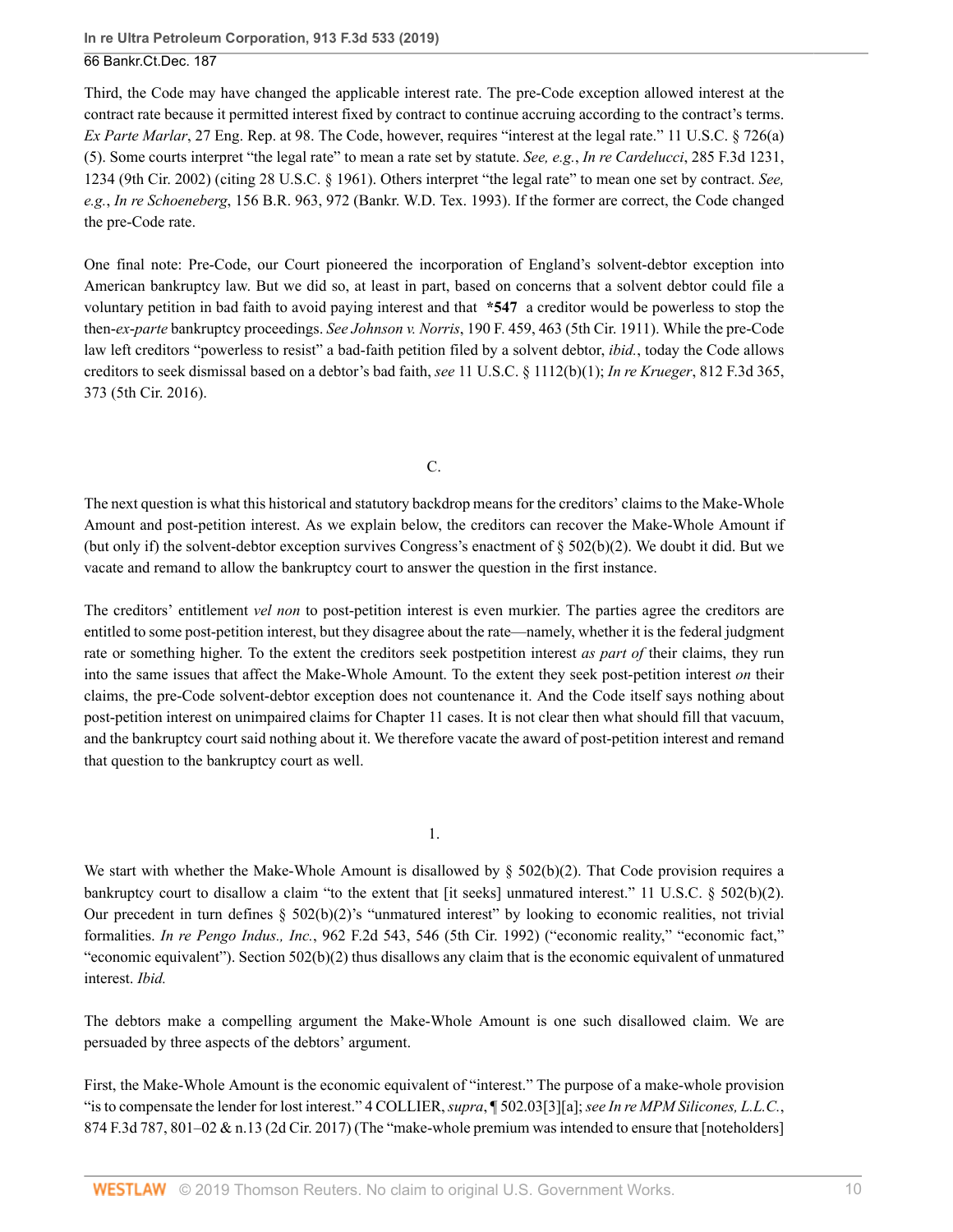received additional compensation to make up for the interest they would not receive if the Notes were redeemed prior to their maturity date."); *[In re Energy Future Holdings Corp.](http://www.westlaw.com/Link/Document/FullText?findType=Y&serNum=2040328295&pubNum=0000506&originatingDoc=Ie0aabab01a7211e9a1b0e6625e646f8f&refType=RP&fi=co_pp_sp_506_251&originationContext=document&vr=3.0&rs=cblt1.0&transitionType=DocumentItem&contextData=(sc.UserEnteredCitation)#co_pp_sp_506_251)*, 842 F.3d 247, 251 (3d Cir. 2016) (similar); *[In re Ridgewood Apartments of DeKalb Cty., Ltd.](http://www.westlaw.com/Link/Document/FullText?findType=Y&serNum=1994226939&pubNum=0000164&originatingDoc=Ie0aabab01a7211e9a1b0e6625e646f8f&refType=RP&fi=co_pp_sp_164_720&originationContext=document&vr=3.0&rs=cblt1.0&transitionType=DocumentItem&contextData=(sc.UserEnteredCitation)#co_pp_sp_164_720)*, 174 B.R. 712, 720 (Bankr. S.D. Ohio 1994) (similar). So too here. The Make-Whole Amount is calculated by subtracting the accelerated principal from the discounted value of the future principal and interest payments. That captures the value of the interest the Noteholders would have eventually received if the Notes had not been prepaid. *See* **\*548** *[In re Doctors Hosp. of Hyde Park, Inc.](http://www.westlaw.com/Link/Document/FullText?findType=Y&serNum=2033161910&pubNum=0000164&originatingDoc=Ie0aabab01a7211e9a1b0e6625e646f8f&refType=RP&fi=co_pp_sp_164_705&originationContext=document&vr=3.0&rs=cblt1.0&transitionType=DocumentItem&contextData=(sc.UserEnteredCitation)#co_pp_sp_164_705)*, 508 [B.R. 697, 705 \(Bankr. N.D. Ill. 2014\).](http://www.westlaw.com/Link/Document/FullText?findType=Y&serNum=2033161910&pubNum=0000164&originatingDoc=Ie0aabab01a7211e9a1b0e6625e646f8f&refType=RP&fi=co_pp_sp_164_705&originationContext=document&vr=3.0&rs=cblt1.0&transitionType=DocumentItem&contextData=(sc.UserEnteredCitation)#co_pp_sp_164_705) [6](#page-13-5)

<span id="page-10-0"></span>Second, the interest for which the Make-Whole Amount compensates was "unmatured" when the debtors filed their Chapter 11 petitions. [Section 502\(b\)](http://www.westlaw.com/Link/Document/FullText?findType=L&pubNum=1000546&cite=11USCAS502&originatingDoc=Ie0aabab01a7211e9a1b0e6625e646f8f&refType=RB&originationContext=document&vr=3.0&rs=cblt1.0&transitionType=DocumentItem&contextData=(sc.UserEnteredCitation)#co_pp_a83b000018c76)'s disallowance provisions apply "as of the date of the filing of the petition." On that day, the debtors did not owe the Make-Whole Amount or the underlying interest. The Note Agreement's acceleration clause doesn't change things because it operates as an *ipso facto* clause by keying acceleration to, among other things, the debtor's decision to file a bankruptcy petition. *See [In re Lehman Bros.](http://www.westlaw.com/Link/Document/FullText?findType=Y&serNum=2021207083&pubNum=0000164&originatingDoc=Ie0aabab01a7211e9a1b0e6625e646f8f&refType=RP&fi=co_pp_sp_164_414&originationContext=document&vr=3.0&rs=cblt1.0&transitionType=DocumentItem&contextData=(sc.UserEnteredCitation)#co_pp_sp_164_414) Holdings Inc.*[, 422 B.R. 407, 414–15 \(Bankr. S.D.N.Y. 2010\)](http://www.westlaw.com/Link/Document/FullText?findType=Y&serNum=2021207083&pubNum=0000164&originatingDoc=Ie0aabab01a7211e9a1b0e6625e646f8f&refType=RP&fi=co_pp_sp_164_414&originationContext=document&vr=3.0&rs=cblt1.0&transitionType=DocumentItem&contextData=(sc.UserEnteredCitation)#co_pp_sp_164_414); *Ipso Facto Clause*, BLACK'S LAW DICTIONARY 957 (Del. 10th ed. 2014). And the parties agree that an *ipso facto* clause is unenforceable. "[W]hether interest is considered to be matured or unmatured for the purpose of  $\lceil \S 502(b)(2) \rceil$  is to be determined without reference to any *ipso facto* bankruptcy clause in the agreement creating the claim." 4 COLLIER, *supra*, ¶ 502.03[3][b]; *see* [H.R. Rep. No. 95-595, at 352–53](http://www.westlaw.com/Link/Document/FullText?findType=Y&serNum=0100368790&pubNum=0100014&originatingDoc=Ie0aabab01a7211e9a1b0e6625e646f8f&refType=TV&originationContext=document&vr=3.0&rs=cblt1.0&transitionType=DocumentItem&contextData=(sc.UserEnteredCitation)) (1977); *In re ICH Corp.*[, 230 B.R. 88, 94 \(N.D. Tex. 1999\)](http://www.westlaw.com/Link/Document/FullText?findType=Y&serNum=1999048439&pubNum=0000164&originatingDoc=Ie0aabab01a7211e9a1b0e6625e646f8f&refType=RP&fi=co_pp_sp_164_94&originationContext=document&vr=3.0&rs=cblt1.0&transitionType=DocumentItem&contextData=(sc.UserEnteredCitation)#co_pp_sp_164_94). The Class 4 Creditors' only response is the acceleration clause is not an *ipso facto* clause because it could also be triggered by something other than a bankruptcy petition. They cite nothing for that proposition.

Third, those decisions taking a different view are unpersuasive. Some courts have concluded  $\S 502(b)(2)$  does not cover make-whole provisions on the assumption "they fully mature pursuant to the provisions of the contract." *In re Outdoor Sports Headquarters, Inc.*[, 161 B.R. 414, 424 \(Bankr. S.D. Ohio 1993\);](http://www.westlaw.com/Link/Document/FullText?findType=Y&serNum=1993236397&pubNum=0000164&originatingDoc=Ie0aabab01a7211e9a1b0e6625e646f8f&refType=RP&fi=co_pp_sp_164_424&originationContext=document&vr=3.0&rs=cblt1.0&transitionType=DocumentItem&contextData=(sc.UserEnteredCitation)#co_pp_sp_164_424) *see [In re Skyler Ridge](http://www.westlaw.com/Link/Document/FullText?findType=Y&serNum=1987156892&pubNum=0000164&originatingDoc=Ie0aabab01a7211e9a1b0e6625e646f8f&refType=RP&fi=co_pp_sp_164_508&originationContext=document&vr=3.0&rs=cblt1.0&transitionType=DocumentItem&contextData=(sc.UserEnteredCitation)#co_pp_sp_164_508)*, 80 [B.R. 500, 508 \(Bankr. C.D. Cal. 1987\)](http://www.westlaw.com/Link/Document/FullText?findType=Y&serNum=1987156892&pubNum=0000164&originatingDoc=Ie0aabab01a7211e9a1b0e6625e646f8f&refType=RP&fi=co_pp_sp_164_508&originationContext=document&vr=3.0&rs=cblt1.0&transitionType=DocumentItem&contextData=(sc.UserEnteredCitation)#co_pp_sp_164_508). But *ipso facto* clauses count for nothing when deciding maturity under [§ 502\(b\)\(2\).](http://www.westlaw.com/Link/Document/FullText?findType=L&pubNum=1000546&cite=11USCAS502&originatingDoc=Ie0aabab01a7211e9a1b0e6625e646f8f&refType=RB&originationContext=document&vr=3.0&rs=cblt1.0&transitionType=DocumentItem&contextData=(sc.UserEnteredCitation)#co_pp_c0ae00006c482) Others have concluded make-whole provisions are better viewed as liquidated damages, rather than unmatured interest. *In re Trico Marine Servs., Inc.*[, 450 B.R. 474, 480–81 \(Bankr. D. Del. 2011\)](http://www.westlaw.com/Link/Document/FullText?findType=Y&serNum=2025088690&pubNum=0000164&originatingDoc=Ie0aabab01a7211e9a1b0e6625e646f8f&refType=RP&fi=co_pp_sp_164_480&originationContext=document&vr=3.0&rs=cblt1.0&transitionType=DocumentItem&contextData=(sc.UserEnteredCitation)#co_pp_sp_164_480); *[In re Lappin](http://www.westlaw.com/Link/Document/FullText?findType=Y&serNum=2000066524&pubNum=0000164&originatingDoc=Ie0aabab01a7211e9a1b0e6625e646f8f&refType=RP&fi=co_pp_sp_164_330&originationContext=document&vr=3.0&rs=cblt1.0&transitionType=DocumentItem&contextData=(sc.UserEnteredCitation)#co_pp_sp_164_330) Elec. Co.*[, 245 B.R. 326, 330 \(Bankr. E.D. Wis. 2000\).](http://www.westlaw.com/Link/Document/FullText?findType=Y&serNum=2000066524&pubNum=0000164&originatingDoc=Ie0aabab01a7211e9a1b0e6625e646f8f&refType=RP&fi=co_pp_sp_164_330&originationContext=document&vr=3.0&rs=cblt1.0&transitionType=DocumentItem&contextData=(sc.UserEnteredCitation)#co_pp_sp_164_330) But those categories are not mutually exclusive. *[Doctors](http://www.westlaw.com/Link/Document/FullText?findType=Y&serNum=2033161910&pubNum=0000164&originatingDoc=Ie0aabab01a7211e9a1b0e6625e646f8f&refType=RP&fi=co_pp_sp_164_706&originationContext=document&vr=3.0&rs=cblt1.0&transitionType=DocumentItem&contextData=(sc.UserEnteredCitation)#co_pp_sp_164_706) Hosp.*[, 508 B.R. at 706.](http://www.westlaw.com/Link/Document/FullText?findType=Y&serNum=2033161910&pubNum=0000164&originatingDoc=Ie0aabab01a7211e9a1b0e6625e646f8f&refType=RP&fi=co_pp_sp_164_706&originationContext=document&vr=3.0&rs=cblt1.0&transitionType=DocumentItem&contextData=(sc.UserEnteredCitation)#co_pp_sp_164_706)

The Class 4 Creditors' most persuasive response is that none of these arguments applies to a *solvent* debtor. First, they try the "absolute priority rule," insisting it bars a solvent debtor from paying stockholders any surplus before fully compensating its creditors. That is only half right. For starters, the absolute priority rule applies when asking whether a plan is "fair and equitable" in a cram-down scenario. [11 U.S.C. § 1129\(b\)\(1\)](http://www.westlaw.com/Link/Document/FullText?findType=L&pubNum=1000546&cite=11USCAS1129&originatingDoc=Ie0aabab01a7211e9a1b0e6625e646f8f&refType=RB&originationContext=document&vr=3.0&rs=cblt1.0&transitionType=DocumentItem&contextData=(sc.UserEnteredCitation)#co_pp_3fed000053a85). It is not a freewheeling exception requiring a debtor to pay amounts the Code otherwise prohibits. But more importantly, the rule itself builds in the Code's disallowance provisions. It stands for the proposition that a plan "may not allocate any property whatsoever to any junior class ... unless all senior classes consent, or unless such senior classes receive property equal in value to the full amount of their *allowed claims*." 7 COLLIER, *supra*, ¶ 1129.03[4][a][i] (emphasis added). Thus, the Class 4 Creditors simply beg the question whether [§ 502\(b\)\(2\)](http://www.westlaw.com/Link/Document/FullText?findType=L&pubNum=1000546&cite=11USCAS502&originatingDoc=Ie0aabab01a7211e9a1b0e6625e646f8f&refType=RB&originationContext=document&vr=3.0&rs=cblt1.0&transitionType=DocumentItem&contextData=(sc.UserEnteredCitation)#co_pp_c0ae00006c482) disallows the Make-Whole **\*549** Amount; if it does, the absolute priority rule takes that into account.

Their second argument fares better: If the pre-Code solvent-debtor exception survives in the background of the Code, then the Class 4 Creditors have a point. As explained above in Part III.A, English bankruptcy law gave the creditors of a solvent debtor the "right to interest wherever there is a contract for it." 1 COOKE, *supra*, at 198; *accord Bromley*, 26 Eng. Rep. at 50–52. And it appears undisputed the Class 4 Creditors would have a contractual right outside of bankruptcy to the interest specified in the Make-Whole Amount. Therefore, the pre-Code solventdebtor exception would operate as a carve-out from  $\S 502(b)(2)$ 's general bar on unmatured interest—in much the same way the exception operated as a carve-out from the pre-Code rule barring contract interest after the commission date.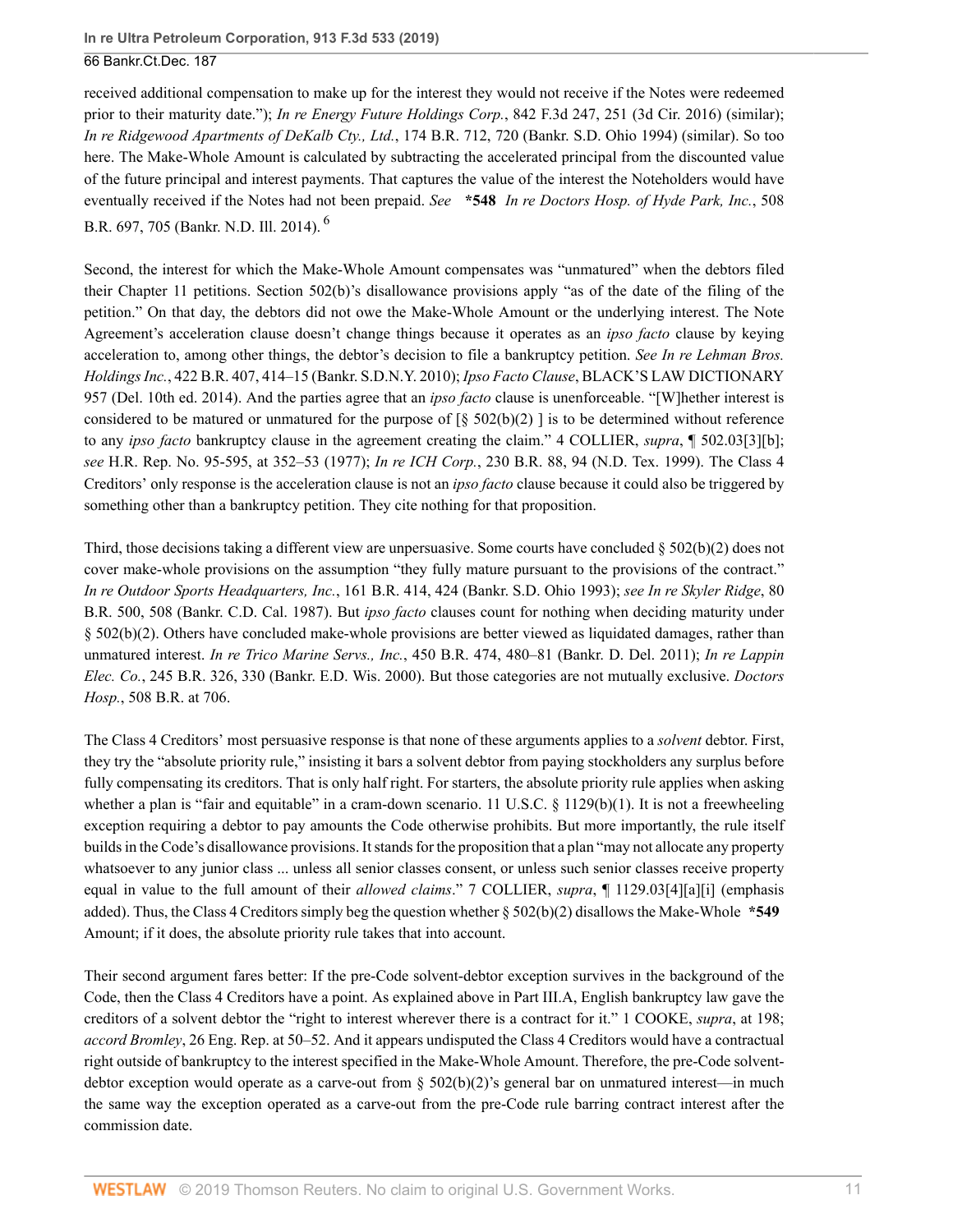The only question then is whether the pre-Code solvent-debtor exception survives the enactment of  $\S 502(b)(2)$ . As discussed above in Part III.B, Congress carefully incorporated some pre-Code principles but not others. And those principles it did incorporate, Congress sometimes modified. It might be true Congress chose not to codify the solvent-debtor rule as an absolute exception to [§ 502\(b\)\(2\).](http://www.westlaw.com/Link/Document/FullText?findType=L&pubNum=1000546&cite=11USCAS502&originatingDoc=Ie0aabab01a7211e9a1b0e6625e646f8f&refType=RB&originationContext=document&vr=3.0&rs=cblt1.0&transitionType=DocumentItem&contextData=(sc.UserEnteredCitation)#co_pp_c0ae00006c482) *See, e.g.*, *Ron Pair Enters.*[, 489 U.S. at 243–46,](http://www.westlaw.com/Link/Document/FullText?findType=Y&serNum=1989027116&pubNum=0000780&originatingDoc=Ie0aabab01a7211e9a1b0e6625e646f8f&refType=RP&fi=co_pp_sp_780_243&originationContext=document&vr=3.0&rs=cblt1.0&transitionType=DocumentItem&contextData=(sc.UserEnteredCitation)#co_pp_sp_780_243) [109 S.Ct. 1026;](http://www.westlaw.com/Link/Document/FullText?findType=Y&serNum=1989027116&pubNum=0000780&originatingDoc=Ie0aabab01a7211e9a1b0e6625e646f8f&refType=RP&fi=co_pp_sp_780_243&originationContext=document&vr=3.0&rs=cblt1.0&transitionType=DocumentItem&contextData=(sc.UserEnteredCitation)#co_pp_sp_780_243) *Timbers of Inwood*[, 484 U.S. at 373, 108 S.Ct. 626](http://www.westlaw.com/Link/Document/FullText?findType=Y&serNum=1988010767&pubNum=0000780&originatingDoc=Ie0aabab01a7211e9a1b0e6625e646f8f&refType=RP&fi=co_pp_sp_780_373&originationContext=document&vr=3.0&rs=cblt1.0&transitionType=DocumentItem&contextData=(sc.UserEnteredCitation)#co_pp_sp_780_373). On the other hand, we sometimes presume congressional silence leaves undisturbed certain long-established bankruptcy principles. *See, e.g.*, *[Midlantic Nat'l](http://www.westlaw.com/Link/Document/FullText?findType=Y&serNum=1986104706&pubNum=0000780&originatingDoc=Ie0aabab01a7211e9a1b0e6625e646f8f&refType=RP&fi=co_pp_sp_780_500&originationContext=document&vr=3.0&rs=cblt1.0&transitionType=DocumentItem&contextData=(sc.UserEnteredCitation)#co_pp_sp_780_500) Bank v. N.J. Dep't of Envtl. Prot.*[, 474 U.S. 494, 500–01, 106 S.Ct. 755, 88 L.Ed.2d 859 \(1986\)](http://www.westlaw.com/Link/Document/FullText?findType=Y&serNum=1986104706&pubNum=0000780&originatingDoc=Ie0aabab01a7211e9a1b0e6625e646f8f&refType=RP&fi=co_pp_sp_780_500&originationContext=document&vr=3.0&rs=cblt1.0&transitionType=DocumentItem&contextData=(sc.UserEnteredCitation)#co_pp_sp_780_500); *[Kelly v. Robinson](http://www.westlaw.com/Link/Document/FullText?findType=Y&serNum=1986155689&pubNum=0000780&originatingDoc=Ie0aabab01a7211e9a1b0e6625e646f8f&refType=RP&fi=co_pp_sp_780_44&originationContext=document&vr=3.0&rs=cblt1.0&transitionType=DocumentItem&contextData=(sc.UserEnteredCitation)#co_pp_sp_780_44)*, [479 U.S. 36, 44–47, 107 S.Ct. 353, 93 L.Ed.2d 216 \(1986\).](http://www.westlaw.com/Link/Document/FullText?findType=Y&serNum=1986155689&pubNum=0000780&originatingDoc=Ie0aabab01a7211e9a1b0e6625e646f8f&refType=RP&fi=co_pp_sp_780_44&originationContext=document&vr=3.0&rs=cblt1.0&transitionType=DocumentItem&contextData=(sc.UserEnteredCitation)#co_pp_sp_780_44) The bankruptcy court's resolution of the Codeimpairment question prevented it from considering these arguments. "[M]indful that we are a court of review, not of first view," we will not make the choice ourselves. *Cutter v. Wilkinson*[, 544 U.S. 709, 718 n.7, 125 S.Ct. 2113,](http://www.westlaw.com/Link/Document/FullText?findType=Y&serNum=2006699983&pubNum=0000780&originatingDoc=Ie0aabab01a7211e9a1b0e6625e646f8f&refType=RP&fi=co_pp_sp_780_718&originationContext=document&vr=3.0&rs=cblt1.0&transitionType=DocumentItem&contextData=(sc.UserEnteredCitation)#co_pp_sp_780_718) [161 L.Ed.2d 1020 \(2005\)](http://www.westlaw.com/Link/Document/FullText?findType=Y&serNum=2006699983&pubNum=0000780&originatingDoc=Ie0aabab01a7211e9a1b0e6625e646f8f&refType=RP&fi=co_pp_sp_780_718&originationContext=document&vr=3.0&rs=cblt1.0&transitionType=DocumentItem&contextData=(sc.UserEnteredCitation)#co_pp_sp_780_718).

One last note on our remand of the Make-Whole Amount. Much of the pre-Code law regarding solvent debtors —including our 1911 decision in *Johnson*—appears motivated by concerns over bad-faith filings. That is, courts worried that without the solvent-debtor exception, solvent debtors would seek bankruptcy protection in bad faith simply to avoid paying their debts. And many of the creditors' arguments before our Court have the same flavor. But Chapter 11 addresses this problem by creating a motion-to-dismiss procedure for bad-faith filings. *See* [11](http://www.westlaw.com/Link/Document/FullText?findType=L&pubNum=1000546&cite=11USCAS1112&originatingDoc=Ie0aabab01a7211e9a1b0e6625e646f8f&refType=RB&originationContext=document&vr=3.0&rs=cblt1.0&transitionType=DocumentItem&contextData=(sc.UserEnteredCitation)#co_pp_a83b000018c76) [U.S.C. § 1112\(b\)](http://www.westlaw.com/Link/Document/FullText?findType=L&pubNum=1000546&cite=11USCAS1112&originatingDoc=Ie0aabab01a7211e9a1b0e6625e646f8f&refType=RB&originationContext=document&vr=3.0&rs=cblt1.0&transitionType=DocumentItem&contextData=(sc.UserEnteredCitation)#co_pp_a83b000018c76); *In re Integrated Telecom Express, Inc.*[, 384 F.3d 108, 112, 118–20 \(3d Cir. 2004\).](http://www.westlaw.com/Link/Document/FullText?findType=Y&serNum=2005123755&pubNum=0000506&originatingDoc=Ie0aabab01a7211e9a1b0e6625e646f8f&refType=RP&fi=co_pp_sp_506_112&originationContext=document&vr=3.0&rs=cblt1.0&transitionType=DocumentItem&contextData=(sc.UserEnteredCitation)#co_pp_sp_506_112) And as far as the record reveals, the Class 4 Creditors never availed themselves of that procedure or complained it was insufficient. That is presumably because the debtors are both solvent and good-faith filers. We trust the bankruptcy court on remand also will consider what effect (if any)  $\S 1112(b)$  has on the solvent-debtor exception (if any exists).

2.

Finally, we turn to post-petition interest. Both parties agree the creditors are entitled to *some* post-petition interest. That agreement is founded on Congress's past amendments to the Code. "Before 1994, [the Code] specified that a creditor receiving full payment of an 'allowed claim' was not impaired." *PPI*[, 324 F.3d at 205](http://www.westlaw.com/Link/Document/FullText?findType=Y&serNum=2003243978&pubNum=0000506&originatingDoc=Ie0aabab01a7211e9a1b0e6625e646f8f&refType=RP&fi=co_pp_sp_506_205&originationContext=document&vr=3.0&rs=cblt1.0&transitionType=DocumentItem&contextData=(sc.UserEnteredCitation)#co_pp_sp_506_205) (citing former [11 U.S.C. § 1124\(3\) \(1988\)](http://www.westlaw.com/Link/Document/FullText?findType=L&pubNum=1000546&cite=11USCAS1124&originatingDoc=Ie0aabab01a7211e9a1b0e6625e646f8f&refType=LQ&originationContext=document&vr=3.0&rs=cblt1.0&transitionType=DocumentItem&contextData=(sc.UserEnteredCitation)) ). When "one bankruptcy court held that [§ 1124\(3\)](http://www.westlaw.com/Link/Document/FullText?findType=L&pubNum=1000546&cite=11USCAS1124&originatingDoc=Ie0aabab01a7211e9a1b0e6625e646f8f&refType=LQ&originationContext=document&vr=3.0&rs=cblt1.0&transitionType=DocumentItem&contextData=(sc.UserEnteredCitation)) allowed a solvent debtor to pay the 'allowed' claims of unsecured creditors in full, excluding postpetition interest, without risking impairment," Congress responded **\*550** by repealing [§ 1124\(3\).](http://www.westlaw.com/Link/Document/FullText?findType=L&pubNum=1000546&cite=11USCAS1124&originatingDoc=Ie0aabab01a7211e9a1b0e6625e646f8f&refType=LQ&originationContext=document&vr=3.0&rs=cblt1.0&transitionType=DocumentItem&contextData=(sc.UserEnteredCitation)) *Id.* [at 205–06](http://www.westlaw.com/Link/Document/FullText?findType=Y&serNum=2003243978&pubNum=0000506&originatingDoc=Ie0aabab01a7211e9a1b0e6625e646f8f&refType=RP&fi=co_pp_sp_506_205&originationContext=document&vr=3.0&rs=cblt1.0&transitionType=DocumentItem&contextData=(sc.UserEnteredCitation)#co_pp_sp_506_205) (citing *New Valley*[, 168 B.R. at 77–80\)](http://www.westlaw.com/Link/Document/FullText?findType=Y&serNum=1994110922&pubNum=0000164&originatingDoc=Ie0aabab01a7211e9a1b0e6625e646f8f&refType=RP&fi=co_pp_sp_164_77&originationContext=document&vr=3.0&rs=cblt1.0&transitionType=DocumentItem&contextData=(sc.UserEnteredCitation)#co_pp_sp_164_77). Courts have interpreted the relevant legislative history as establishing that a creditor denied post-petition interest is "impaired, entitling [that creditor] to vote for or against the plan of reorganization." *Id.* [at 206](http://www.westlaw.com/Link/Document/FullText?findType=Y&serNum=2003243978&pubNum=0000506&originatingDoc=Ie0aabab01a7211e9a1b0e6625e646f8f&refType=RP&fi=co_pp_sp_506_206&originationContext=document&vr=3.0&rs=cblt1.0&transitionType=DocumentItem&contextData=(sc.UserEnteredCitation)#co_pp_sp_506_206) (quoting [H.R. Rep.](http://www.westlaw.com/Link/Document/FullText?findType=Y&serNum=0104671320&pubNum=0100014&originatingDoc=Ie0aabab01a7211e9a1b0e6625e646f8f&refType=TV&originationContext=document&vr=3.0&rs=cblt1.0&transitionType=DocumentItem&contextData=(sc.UserEnteredCitation)) [No. 103-835, at 47–48](http://www.westlaw.com/Link/Document/FullText?findType=Y&serNum=0104671320&pubNum=0100014&originatingDoc=Ie0aabab01a7211e9a1b0e6625e646f8f&refType=TV&originationContext=document&vr=3.0&rs=cblt1.0&transitionType=DocumentItem&contextData=(sc.UserEnteredCitation))).

Even if this entitles the Class 4 Creditors to at least some post-petition interest, it does not establish how much. The parties point to only one Code provision setting a rate for post-petition interest on awards,  $\S 726(a)(5)$ , but for the reasons discussed above, it does not apply to the creditors here. Thus, we look outside the Code to see if a more general rule controls.

Here, the pre-Code practice provides no help. As far as we can tell, English bankruptcy law provided no right at all to interest on a bankruptcy award. *See Ex Parte Marlar*, 26 Eng. Rep. at 98. It merely allowed contractual interest that was accruing prior to the solvent debtor's bankruptcy to continue accruing at the contractual rate. *See Ex Parte Mills*, 30 Eng. Rep. at 644. That is why English creditors could recover post-petition interest *as part of* a claim (perhaps like the Make-Whole Amount). But it also is why the solvent-debtor exception does not answer whether the creditors can recover post-petition interest *on* a claim—or how much. As far as we can tell, the modern concept of post-petition interest *on* a claim had no analogy under pre-Code law.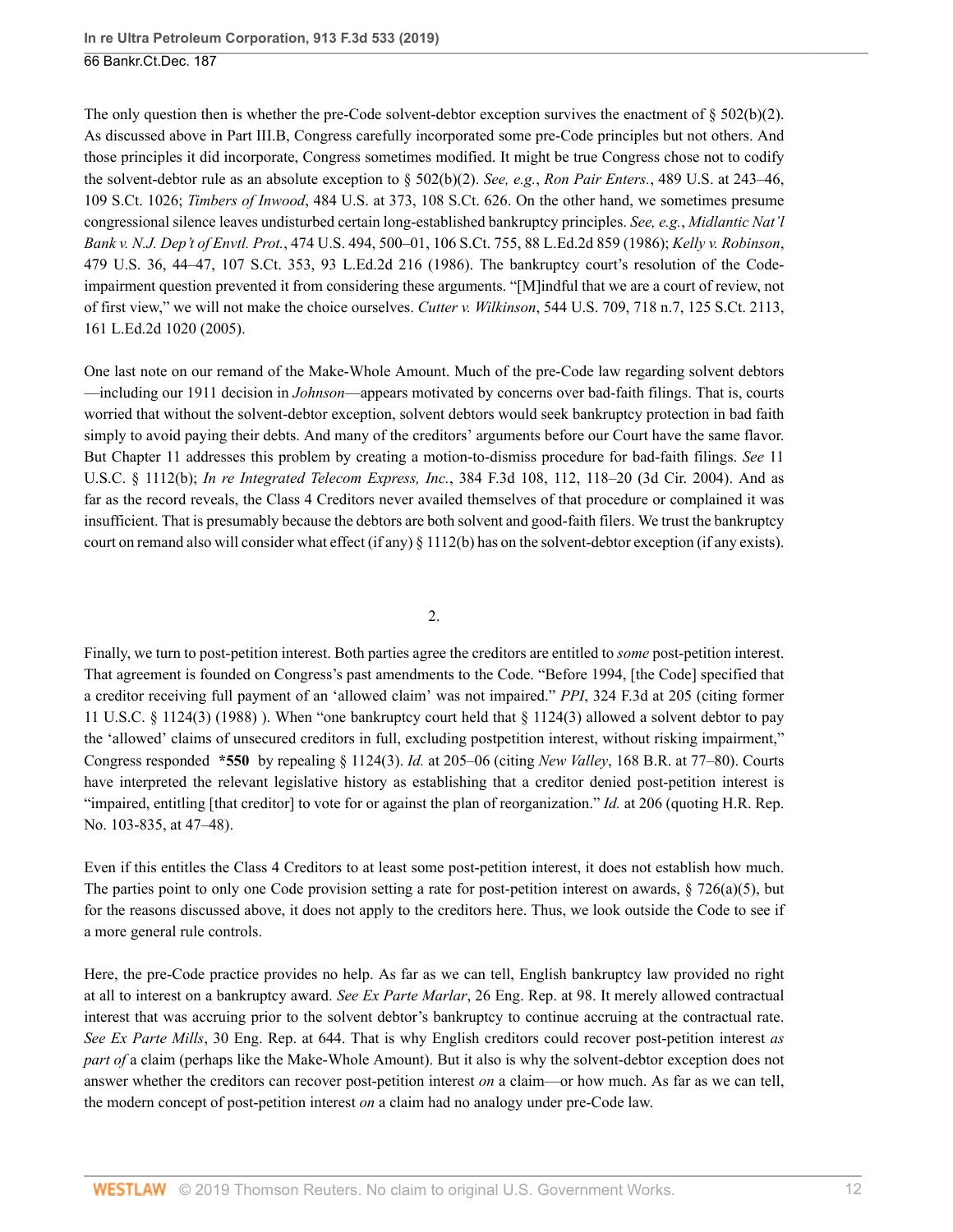In our view, that leaves two potential paths. The first is the general post-judgment interest statute. *See* [28 U.S.C. §](http://www.westlaw.com/Link/Document/FullText?findType=L&pubNum=1000546&cite=28USCAS1961&originatingDoc=Ie0aabab01a7211e9a1b0e6625e646f8f&refType=LQ&originationContext=document&vr=3.0&rs=cblt1.0&transitionType=DocumentItem&contextData=(sc.UserEnteredCitation)) [1961](http://www.westlaw.com/Link/Document/FullText?findType=L&pubNum=1000546&cite=28USCAS1961&originatingDoc=Ie0aabab01a7211e9a1b0e6625e646f8f&refType=LQ&originationContext=document&vr=3.0&rs=cblt1.0&transitionType=DocumentItem&contextData=(sc.UserEnteredCitation)). [Section 1961\(a\)](http://www.westlaw.com/Link/Document/FullText?findType=L&pubNum=1000546&cite=28USCAS1961&originatingDoc=Ie0aabab01a7211e9a1b0e6625e646f8f&refType=RB&originationContext=document&vr=3.0&rs=cblt1.0&transitionType=DocumentItem&contextData=(sc.UserEnteredCitation)#co_pp_8b3b0000958a4) allows interest "on any money judgment in a civil case recovered in a district court" and sets a rate by reference to certain Treasury yields. Courts have applied this provision to bankruptcy proceedings on the theory bankruptcy courts are units of district courts. *See In re Dow Corning Corp.*[, 237 B.R. 380, 385–86 \(Bankr.](http://www.westlaw.com/Link/Document/FullText?findType=Y&serNum=1999193361&pubNum=0000164&originatingDoc=Ie0aabab01a7211e9a1b0e6625e646f8f&refType=RP&fi=co_pp_sp_164_385&originationContext=document&vr=3.0&rs=cblt1.0&transitionType=DocumentItem&contextData=(sc.UserEnteredCitation)#co_pp_sp_164_385) [E.D. Mich. 1999\)](http://www.westlaw.com/Link/Document/FullText?findType=Y&serNum=1999193361&pubNum=0000164&originatingDoc=Ie0aabab01a7211e9a1b0e6625e646f8f&refType=RP&fi=co_pp_sp_164_385&originationContext=document&vr=3.0&rs=cblt1.0&transitionType=DocumentItem&contextData=(sc.UserEnteredCitation)#co_pp_sp_164_385) (collecting cases). Courts have also treated bankruptcy claims as equivalent to judgments entered on the day the petition was filed. *See, e.g.*, *Wasserman v. City of Cambridge*[, 151 B.R. 4, 6 n.2 \(D. Mass. 1993\)](http://www.westlaw.com/Link/Document/FullText?findType=Y&serNum=1993058474&pubNum=0000164&originatingDoc=Ie0aabab01a7211e9a1b0e6625e646f8f&refType=RP&fi=co_pp_sp_164_6&originationContext=document&vr=3.0&rs=cblt1.0&transitionType=DocumentItem&contextData=(sc.UserEnteredCitation)#co_pp_sp_164_6) ("Upon the filing of bankruptcy, claims of creditors are treated as the functional equivalent of a federal judgment against the estate's assets."); *Dow Corning*[, 237 B.R. at 393](http://www.westlaw.com/Link/Document/FullText?findType=Y&serNum=1999193361&pubNum=0000164&originatingDoc=Ie0aabab01a7211e9a1b0e6625e646f8f&refType=RP&fi=co_pp_sp_164_393&originationContext=document&vr=3.0&rs=cblt1.0&transitionType=DocumentItem&contextData=(sc.UserEnteredCitation)#co_pp_sp_164_393) ("Several courts have stated that a creditor's claim is deemed to be a 'judgment' entered on the date of the petition."); *In re Melenyzer*[, 143 B.R. 829, 833 \(Bankr. W.D.](http://www.westlaw.com/Link/Document/FullText?findType=Y&serNum=1992152284&pubNum=0000164&originatingDoc=Ie0aabab01a7211e9a1b0e6625e646f8f&refType=RP&fi=co_pp_sp_164_833&originationContext=document&vr=3.0&rs=cblt1.0&transitionType=DocumentItem&contextData=(sc.UserEnteredCitation)#co_pp_sp_164_833) [Tex. 1992\)](http://www.westlaw.com/Link/Document/FullText?findType=Y&serNum=1992152284&pubNum=0000164&originatingDoc=Ie0aabab01a7211e9a1b0e6625e646f8f&refType=RP&fi=co_pp_sp_164_833&originationContext=document&vr=3.0&rs=cblt1.0&transitionType=DocumentItem&contextData=(sc.UserEnteredCitation)#co_pp_sp_164_833) ("From and after the petition date, then, creditors hold the equivalent of a federal judgment against estate assets, enforceable only in federal court .... Bankruptcy gives all creditors what amounts to a judgment against the debtor as of the filing date."). This has led at least one court to conclude [§ 1961](http://www.westlaw.com/Link/Document/FullText?findType=L&pubNum=1000546&cite=28USCAS1961&originatingDoc=Ie0aabab01a7211e9a1b0e6625e646f8f&refType=LQ&originationContext=document&vr=3.0&rs=cblt1.0&transitionType=DocumentItem&contextData=(sc.UserEnteredCitation)) requires post-petition interest on the award at the judgment rate from the date the petition was filed. *See Dow Corning*[, 237 B.R. at 393](http://www.westlaw.com/Link/Document/FullText?findType=Y&serNum=1999193361&pubNum=0000164&originatingDoc=Ie0aabab01a7211e9a1b0e6625e646f8f&refType=RP&fi=co_pp_sp_164_393&originationContext=document&vr=3.0&rs=cblt1.0&transitionType=DocumentItem&contextData=(sc.UserEnteredCitation)#co_pp_sp_164_393) ("If these courts are correct, then both 28 U.S.C.  $\S$  1961(a) and  $\S$  726(a)(5) start the interest clock running from the same date. This viewpoint is sensible given that unsecured claims are valued as of the petition date.").

One benefit of applying [§ 1961](http://www.westlaw.com/Link/Document/FullText?findType=L&pubNum=1000546&cite=28USCAS1961&originatingDoc=Ie0aabab01a7211e9a1b0e6625e646f8f&refType=LQ&originationContext=document&vr=3.0&rs=cblt1.0&transitionType=DocumentItem&contextData=(sc.UserEnteredCitation)) to the claims of unimpaired creditors in Chapter 11 proceedings could be uniformity. If, as some courts hold,  $\S$  726(a)(5)'s reference to "the legal rate" incorporates the rate from  $\S$  1961, then all bankruptcy creditors could receive post-petition interest at the same rate. *See [Dow Corning](http://www.westlaw.com/Link/Document/FullText?findType=Y&serNum=1999193361&pubNum=0000164&originatingDoc=Ie0aabab01a7211e9a1b0e6625e646f8f&refType=RP&fi=co_pp_sp_164_393&originationContext=document&vr=3.0&rs=cblt1.0&transitionType=DocumentItem&contextData=(sc.UserEnteredCitation)#co_pp_sp_164_393)*, 237 B.R. at [393](http://www.westlaw.com/Link/Document/FullText?findType=Y&serNum=1999193361&pubNum=0000164&originatingDoc=Ie0aabab01a7211e9a1b0e6625e646f8f&refType=RP&fi=co_pp_sp_164_393&originationContext=document&vr=3.0&rs=cblt1.0&transitionType=DocumentItem&contextData=(sc.UserEnteredCitation)#co_pp_sp_164_393). On the other hand, a bankruptcy award back-dated to the petition filing date may prove a poor analogy to ordinary judgments. Or perhaps Congress's failure **\*551** to apply [§ 1961](http://www.westlaw.com/Link/Document/FullText?findType=L&pubNum=1000546&cite=28USCAS1961&originatingDoc=Ie0aabab01a7211e9a1b0e6625e646f8f&refType=LQ&originationContext=document&vr=3.0&rs=cblt1.0&transitionType=DocumentItem&contextData=(sc.UserEnteredCitation)) to unimpaired Chapter 11 creditors is meaningful. *See* SCALIA & GARNER, *supra*, at 93 (explaining "[t]he principle that a matter not covered [by a statute] is not covered").

A second potential path is equity. Bankruptcy courts have long been thought of as courts of equity, especially when it comes to awarding interest. *See Vanston Bondholders*[, 329 U.S. at 164, 67 S.Ct. at 241;](http://www.westlaw.com/Link/Document/FullText?findType=Y&serNum=1946116222&pubNum=0000708&originatingDoc=Ie0aabab01a7211e9a1b0e6625e646f8f&refType=RP&fi=co_pp_sp_708_241&originationContext=document&vr=3.0&rs=cblt1.0&transitionType=DocumentItem&contextData=(sc.UserEnteredCitation)#co_pp_sp_708_241) *[Consolidated](http://www.westlaw.com/Link/Document/FullText?findType=Y&serNum=1941119916&pubNum=0000780&originatingDoc=Ie0aabab01a7211e9a1b0e6625e646f8f&refType=RP&fi=co_pp_sp_780_527&originationContext=document&vr=3.0&rs=cblt1.0&transitionType=DocumentItem&contextData=(sc.UserEnteredCitation)#co_pp_sp_780_527) Rock Prods. Co. v. Du Bois*[, 312 U.S. 510, 527–28, 61 S.Ct. 675, 85 L.Ed. 982 \(1941\).](http://www.westlaw.com/Link/Document/FullText?findType=Y&serNum=1941119916&pubNum=0000780&originatingDoc=Ie0aabab01a7211e9a1b0e6625e646f8f&refType=RP&fi=co_pp_sp_780_527&originationContext=document&vr=3.0&rs=cblt1.0&transitionType=DocumentItem&contextData=(sc.UserEnteredCitation)#co_pp_sp_780_527) That might not help where the Code's reticulated statutory scheme has displaced the bankruptcy courts' equitable authority. *See, e.g.*, *[Law](http://www.westlaw.com/Link/Document/FullText?findType=Y&serNum=2032817941&pubNum=0000780&originatingDoc=Ie0aabab01a7211e9a1b0e6625e646f8f&refType=RP&fi=co_pp_sp_780_421&originationContext=document&vr=3.0&rs=cblt1.0&transitionType=DocumentItem&contextData=(sc.UserEnteredCitation)#co_pp_sp_780_421) v. Siegel*[, 571 U.S. 415, 421, 134 S.Ct. 1188, 188 L.Ed.2d 146 \(2014\)](http://www.westlaw.com/Link/Document/FullText?findType=Y&serNum=2032817941&pubNum=0000780&originatingDoc=Ie0aabab01a7211e9a1b0e6625e646f8f&refType=RP&fi=co_pp_sp_780_421&originationContext=document&vr=3.0&rs=cblt1.0&transitionType=DocumentItem&contextData=(sc.UserEnteredCitation)#co_pp_sp_780_421) ("[W]hatever equitable power remains in the bankruptcy courts must and can only be exercised within the confines of the Bankruptcy Code." (quotation omitted) ). But by all accounts, the Code says nothing about post-petition interest on unimpaired Chapter 11 claims. So equity might say something.

After all, we know the Class 4 Creditors are by stipulation unimpaired, and [§ 1124\(1\)](http://www.westlaw.com/Link/Document/FullText?findType=L&pubNum=1000546&cite=11USCAS1124&originatingDoc=Ie0aabab01a7211e9a1b0e6625e646f8f&refType=RB&originationContext=document&vr=3.0&rs=cblt1.0&transitionType=DocumentItem&contextData=(sc.UserEnteredCitation)#co_pp_f1c50000821b0) says unimpaired creditors retain their "legal, equitable, and contractual rights." The creditors here have no *legal* right to post-petition interest at the default rates. They do not point to a New York law requiring them to receive post-petition interest. Nor do they have a *contractual* right to such interest. The contractual rates at issue here governed interest paid on amounts owed under the contract, not interest on a bankruptcy award. The contracts did not purport to fix an interest rate that would govern if the parties proceeded to protracted litigation, obtained the equivalent of a "judgment" in bankruptcy court, and then a court awarded interest. But they might have an *equitable* right to post-petition interest. At least one well-reasoned bankruptcy decision has so held: For creditors "to be unimpaired the plan must provide that the Court may award post-petition interest at an appropriate rate if it determines to do so under its equitable power." *Energy Future*[, 540 B.R. at 124](http://www.westlaw.com/Link/Document/FullText?findType=Y&serNum=2037505751&pubNum=0000164&originatingDoc=Ie0aabab01a7211e9a1b0e6625e646f8f&refType=RP&fi=co_pp_sp_164_124&originationContext=document&vr=3.0&rs=cblt1.0&transitionType=DocumentItem&contextData=(sc.UserEnteredCitation)#co_pp_sp_164_124). Because the bankruptcy court in this case erred in its Code-impairment analysis, we do not have the benefit of its wisdom on these questions.

\* \* \*

As we have explained, Code impairment is not the same thing as plan impairment. Because the bankruptcy court found otherwise, it did not address whether the Code disallows the Make-Whole Amount or post-petition interest,